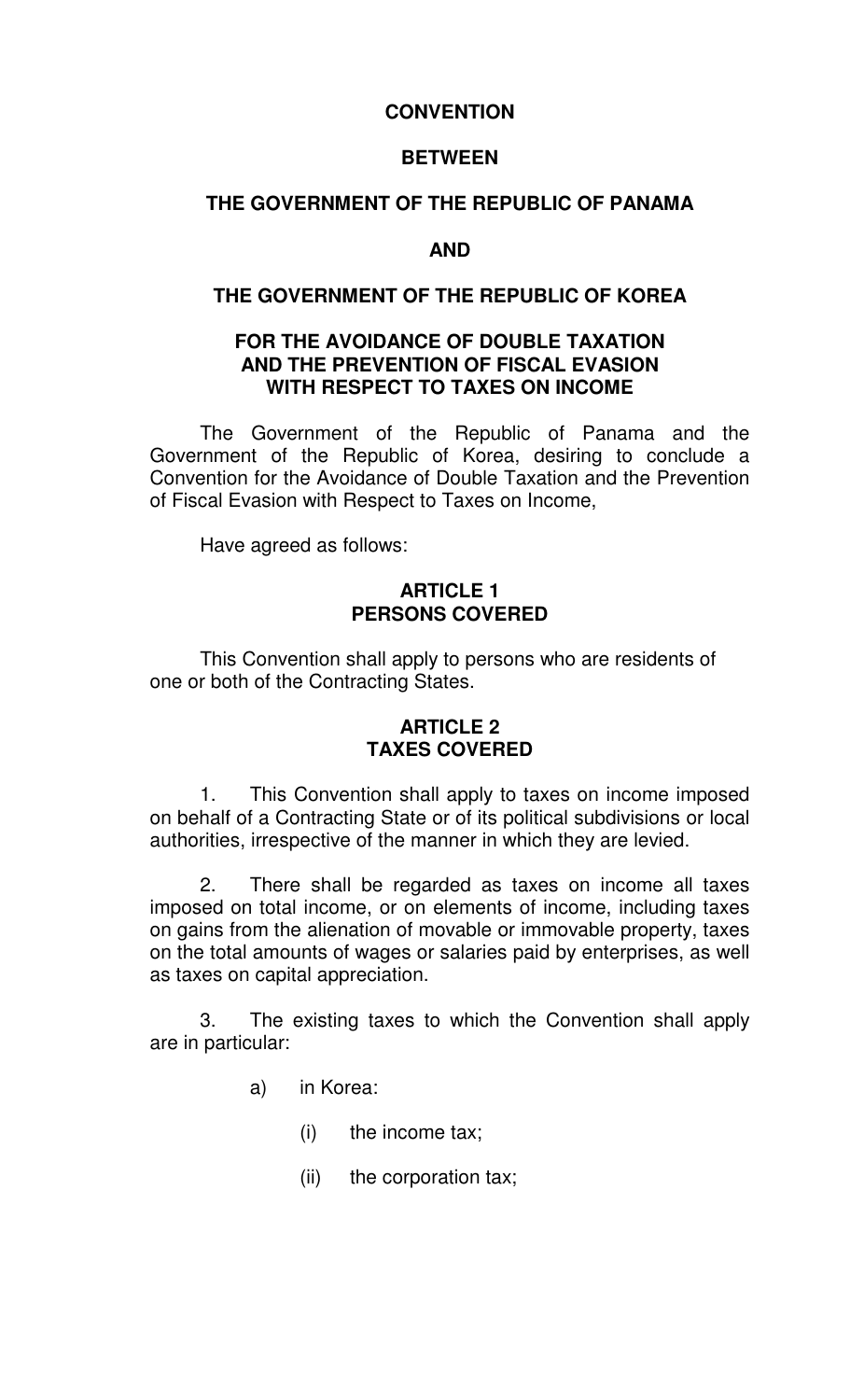- (iii) the special tax for rural development, and
- (iv) the local income tax;

(hereinafter referred to as "Korean tax");

b) in Panama:

The Income Tax provided in the Código Fiscal, Libro IV, Título I, and its related decrees and regulations.

(hereinafter referred to as "Panamanian tax");

4. The Convention shall apply also to any identical or substantially similar taxes that are imposed after the date of signature of the Convention in addition to, or in place of, the existing taxes. The competent authorities of the Contracting States shall notify each other of any significant changes that have been made in their taxation laws.

#### **ARTICLE 3 GENERAL DEFINITIONS**

1. For the purposes of this Convention, unless the context otherwise requires:

a) the term "Korea" means the Republic of Korea, and when used in a geographical sense, the territory of the Republic of Korea including its territorial sea, and any area adjacent to the territorial sea of the Republic of Korea which, in accordance with international law, has been or may hereafter be designated under the laws of the Republic of Korea as an area within which the sovereign rights or jurisdiction of the Republic of Korea with respect to the seabed and sub-soil, and their natural resources may be exercised;

b) the term "Panama" means the Republic of Panama and, when used in a geographical sense, means the territory of the Republic of Panama, including inland waters, its airspace, the territorial sea and any area outside the territorial sea upon which, in accordance with International Law and on application of its domestic legislation, the Republic of Panama exercises, or may exercise in the future, jurisdiction or sovereign rights with respect to the seabed, its subsoil and superjacent waters, and their natural resources;

c) the terms "a Contracting State" and "the other Contracting State" mean Korea or Panama , as the context requires;

d) the term "tax" means Korean tax or Panamanian tax, as the context requires;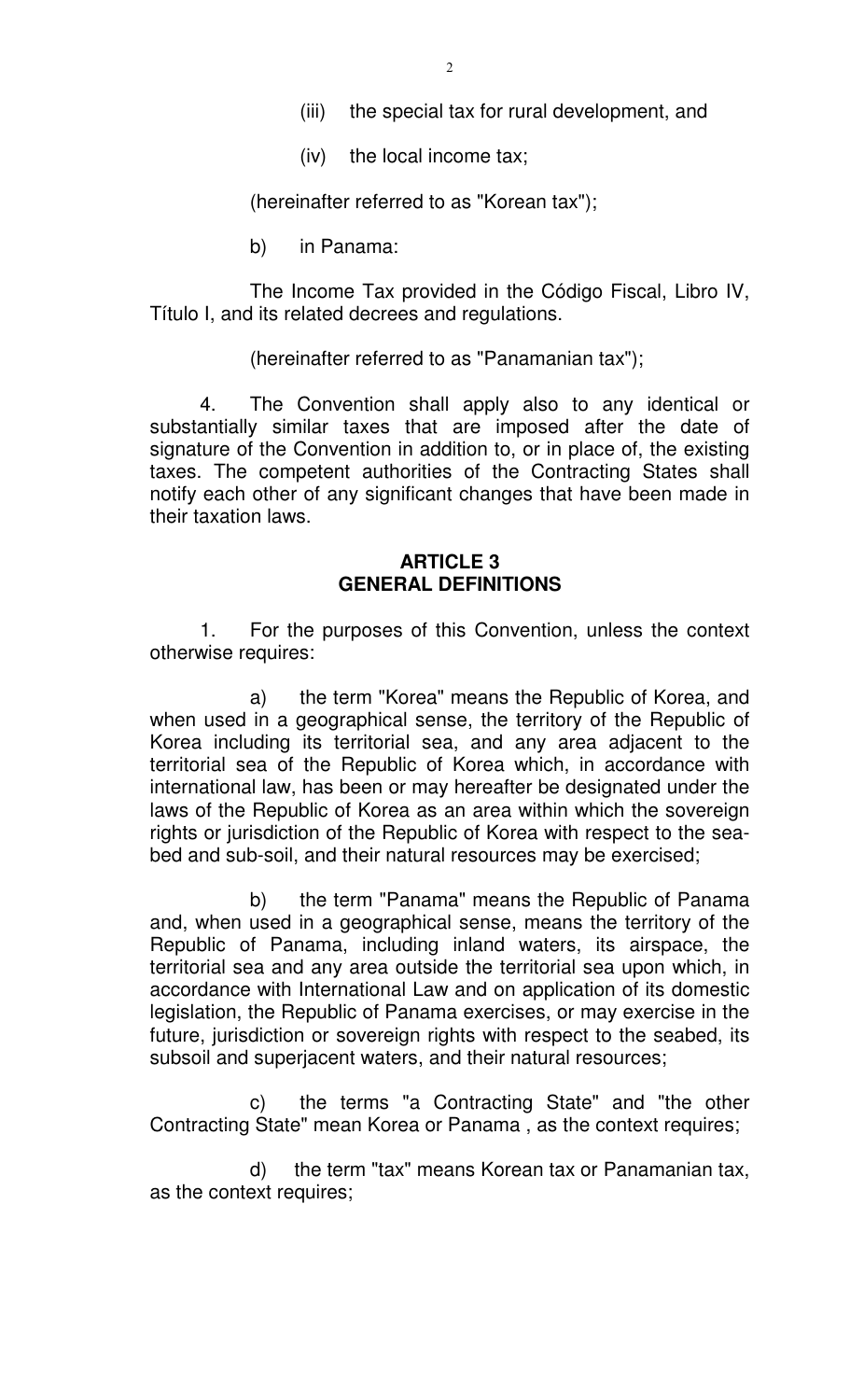e) the term "person" includes an individual, a company and any other body of persons;

f) the term "company" means any body corporate or any entity that is treated as a body corporate for tax purposes;

g) the term "enterprise" applies to the carrying on of any business;

h) the terms "enterprise of a Contracting State" and "enterprise of the other Contracting State" mean respectively an enterprise carried on by a resident of a Contracting State and an enterprise carried on by a resident of the other Contracting State;

i) the term "international traffic" means any transport by a ship or aircraft operated by an enterprise of a Contracting State, except when the ship or aircraft is operated solely between places in the other Contracting State;

j) the term "national", in relation to a Contracting State, means:

(i) any individual possessing the nationality of that Contracting State; and

(ii) any legal person, partnership or association deriving its status as such from the laws in force in that Contracting State;

k) the term "competent authority" means:

(i) in Korea, the Minister of Strategy and Finance or his authorized representative;

(ii) in Panama, the Ministry of Economy and Finance or its authorized representative;

l) the term "business" includes the performance of professional services and of other activities of an independent character.

2. As regards the application of the Convention at any time by a Contracting State, any term not defined therein shall, unless the context otherwise requires, have the meaning that it has at that time under the law of that State for the purposes of the taxes to which the Convention applies, any meaning under the applicable tax laws of that State prevailing over a meaning given to the term under other laws of that State.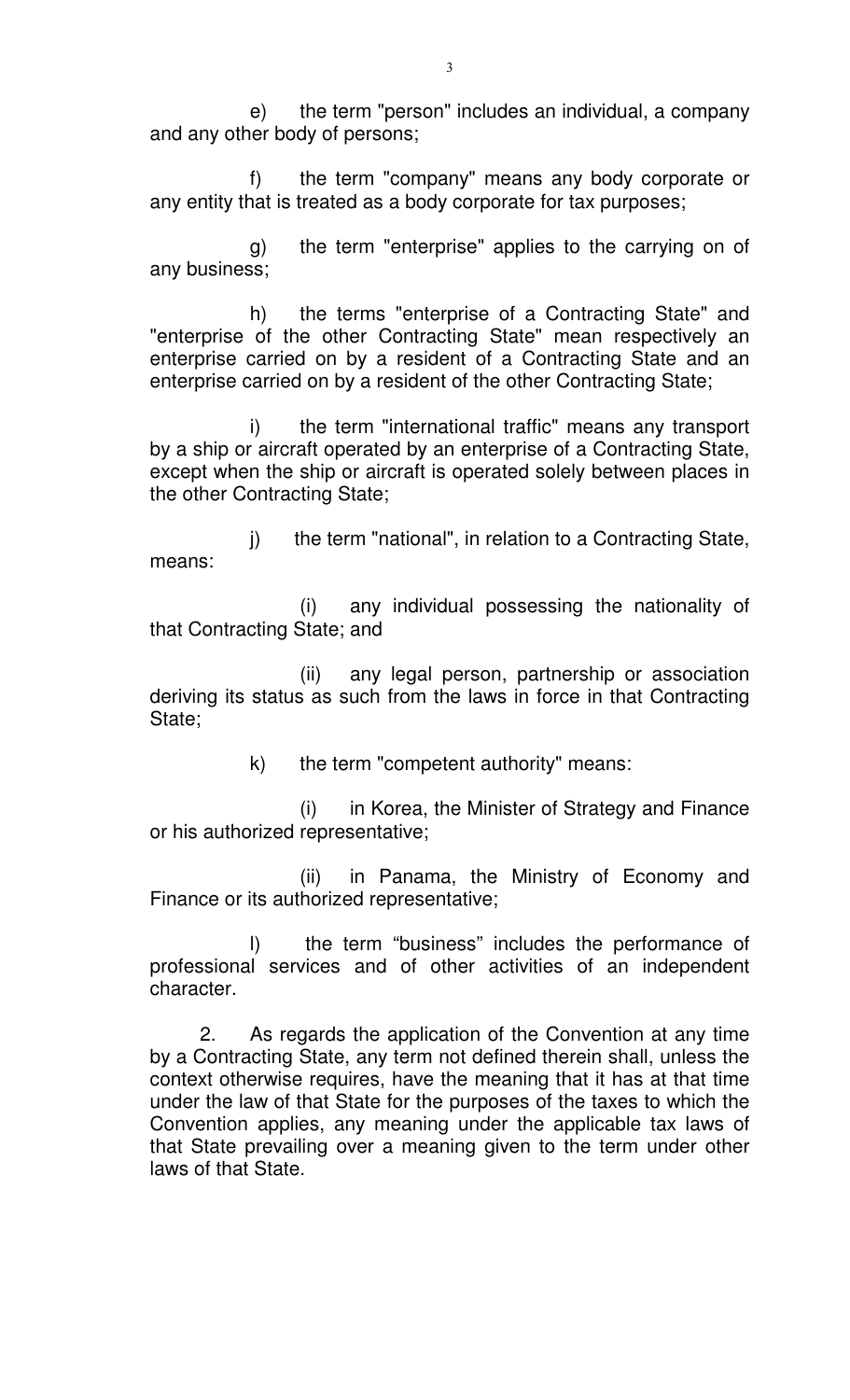#### **ARTICLE 4 RESIDENT**

1. For the purposes of this Convention, the term "resident of a Contracting State" means any person who, under the laws of that State, is liable to tax therein by reason of his domicile, residence, place of head or main office, place of incorporation, place of management or any other criterion of a similar nature, and also includes that State and any political subdivision or local authority thereof. This term, however, does not include any person who is liable to tax in that State in respect only of income from sources in that State.

2. Where by reason of the provisions of paragraph 1 an individual is a resident of both Contracting States, then his status shall be determined as follows:

a) he shall be deemed to be a resident only of the State in which he has a permanent home available to him; if he has a permanent home available to him in both States, he shall be deemed to be a resident only of the State with which his personal and economic relations are closer (centre of vital interests);

b) if the State in which he has his centre of vital interests cannot be determined, or if he has not a permanent home available to him in either State, he shall be deemed to be a resident only of the State in which he has an habitual abode;

c) if he has an habitual abode in both States or in neither of them, he shall be deemed to be a resident only of the State of which he is a national;

d) if he is a national of both States or of neither of them, the competent authorities of the Contracting States shall settle the question by mutual agreement.

3. Where by reason of the provisions of paragraph 1 a person other than an individual is a resident of both Contracting States, then it shall be deemed to be a resident only of the State in which its place of effective management is situated.

# **ARTICLE 5 PERMANENT ESTABLISHMENT**

1. For the purposes of this Convention, the term "permanent establishment" means a fixed place of business through which the business of an enterprise is wholly or partly carried on.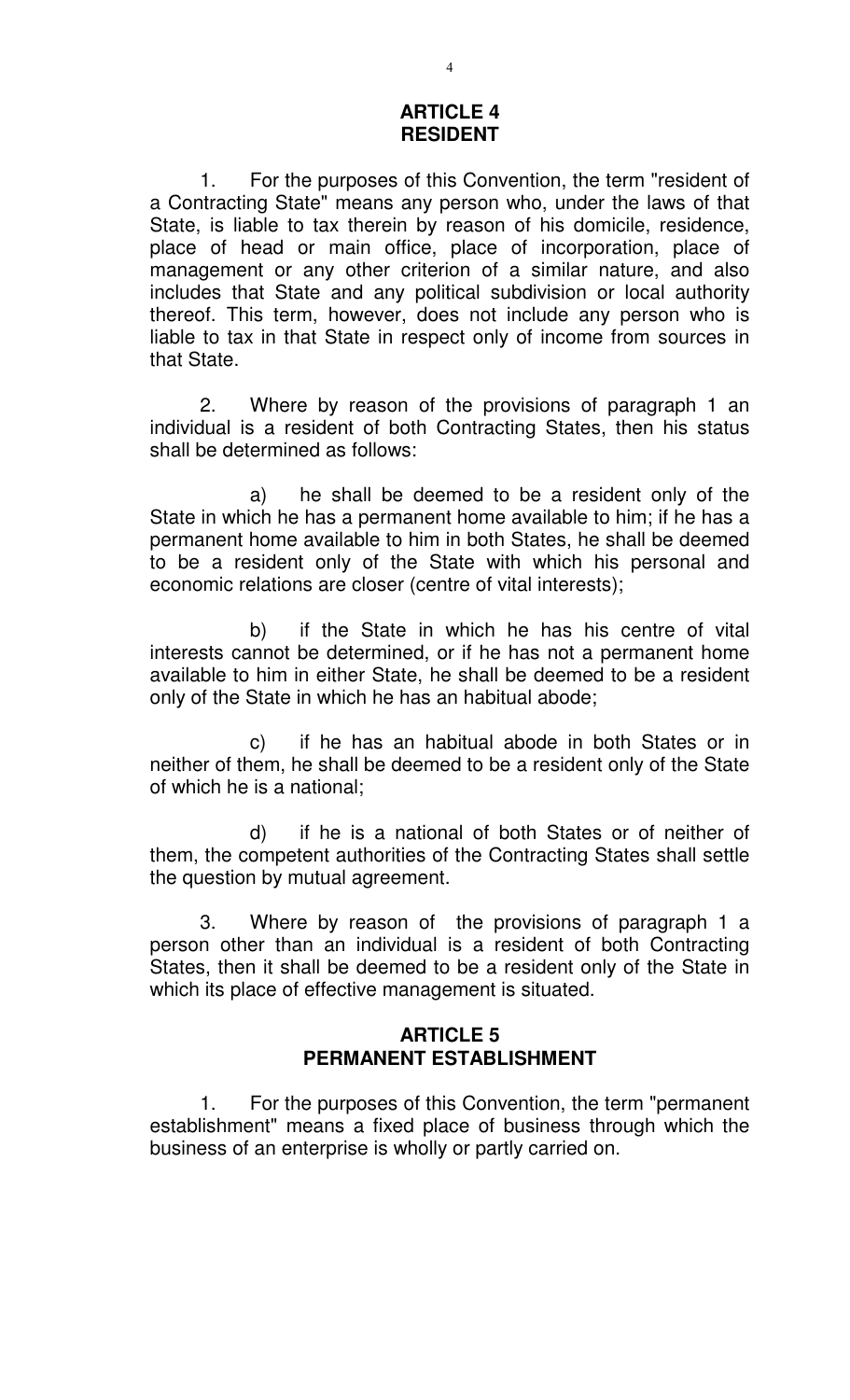- 2. The term "permanent establishment" includes especially:
	- a) a place of management;
	- b) a branch;
	- c) an office;
	- d) a factory;
	- e) a workshop, and

a mine, an oil or gas well, a quarry or any other place of extraction of natural resources.

3. Likewise the term "permanent establishment" encompasses:

a) a building site or construction or installation project, but only if such site or project lasts more than 270 days within any twelve-month period;

b) the rendering of services in a Contracting State, including consulting services, by an enterprise through employees or other personnel engaged by the enterprise, but only where these employees or personnel are present in that Contracting State for the performance of the same or connected project, during a period or periods aggregating more than 120 days within any twelve-month period;

c) the use of a structure, installations, drilling rig, ship or other like substantial equipment: for the exploration for, or exploitation of, natural resources; or in activities connected with that exploration or exploitation for a period or periods exceeding 270 days within any twelve-month period.

4. Notwithstanding the preceding provisions of this Article, the term "permanent establishment" shall be deemed not to include:

a) the use of facilities solely for the purpose of storage, display or delivery of goods or merchandise belonging to the enterprise;

b) the maintenance of a stock of goods or merchandise belonging to the enterprise solely for the purpose of storage, display or delivery;

c) the maintenance of a stock of goods or merchandise belonging to the enterprise solely for the purpose of processing by another enterprise;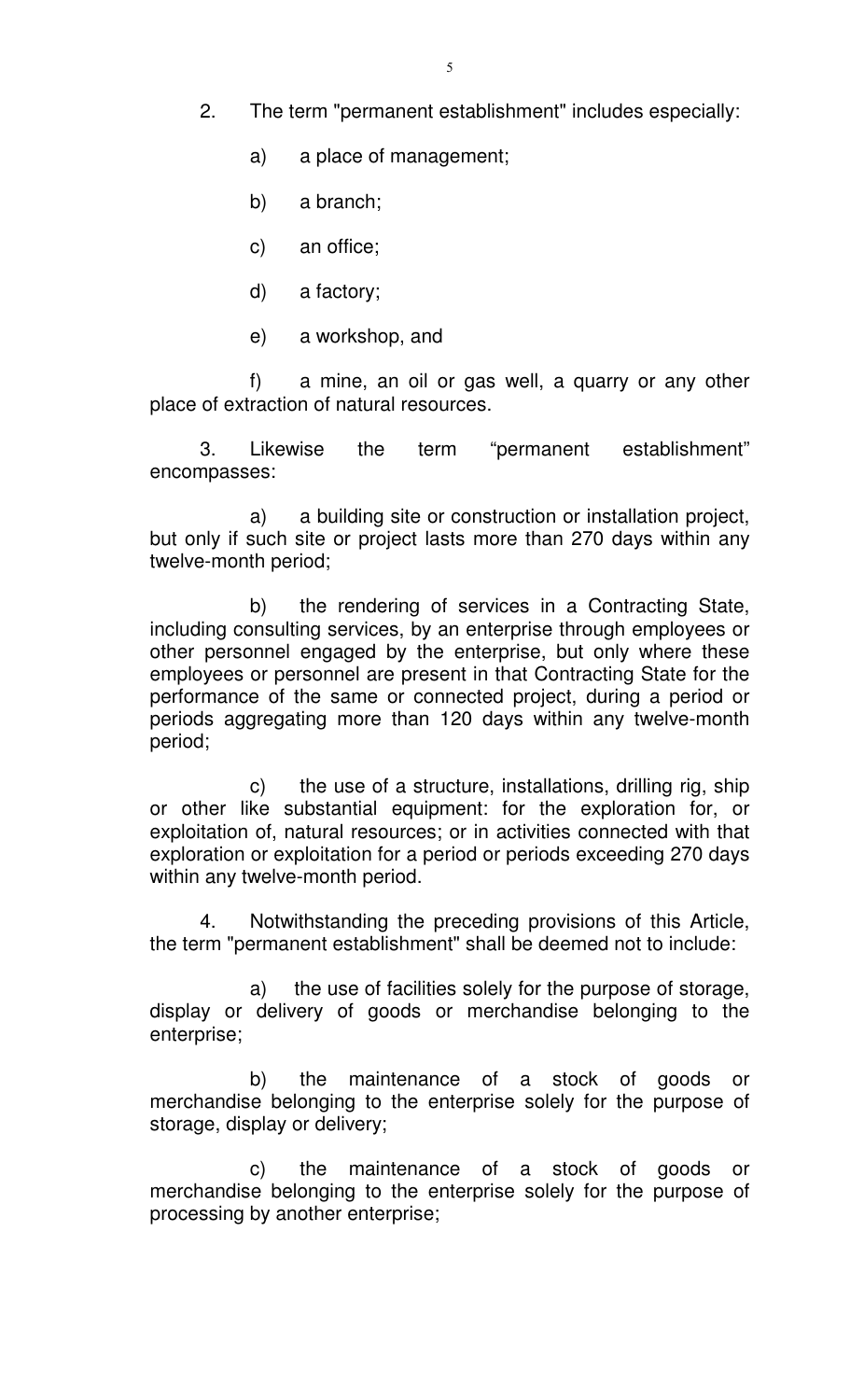d) the maintenance of a fixed place of business solely for the purpose of purchasing goods or merchandise or of collecting information, for the enterprise;

e) the maintenance of a fixed place of business solely for the purpose of carrying on, for the enterprise, any other activity of a preparatory or auxiliary character;

f) the maintenance of a fixed place of business solely for any combination of activities mentioned in subparagraphs a) to e), provided that the overall activity of the fixed place of business resulting from this combination is of a preparatory or auxiliary character.

5. Notwithstanding the provisions of paragraphs 1 and 2, where a person - other than an agent of an independent status to whom paragraph 6 applies - is acting on behalf of an enterprise and has, and habitually exercises, in a Contracting State an authority to conclude contracts in the name of the enterprise, that enterprise shall be deemed to have a permanent establishment in that State in respect of any activities which that person undertakes for the enterprise, unless the activities of such person are limited to those mentioned in paragraph 4 which, if exercised through a fixed place of business, would not make this fixed place of business a permanent establishment under the provisions of that paragraph.

6. An enterprise shall not be deemed to have a permanent establishment in a Contracting State merely because it carries on business in that State through a broker, general commission agent or any other agent of an independent status, provided that such persons are acting in the ordinary course of their business. However, when the activities of such an agent are devoted wholly or almost wholly on behalf of that enterprise, and conditions are made or imposed between that enterprise and the agent in their commercial and financial relations which differ from those which would have been made between independent enterprises, he will not be considered an agent of an independent status within the meaning of this paragraph.

7. The fact that a company which is a resident of a Contracting State controls or is controlled by a company which is a resident of the other Contracting State, or which carries on business in that other State (whether through a permanent establishment or otherwise), shall not of itself constitute either company a permanent establishment of the other.

## **ARTICLE 6 INCOME FROM IMMOVABLE PROPERTY**

1. Income derived by a resident of a Contracting State from immovable property (including income from agriculture or forestry)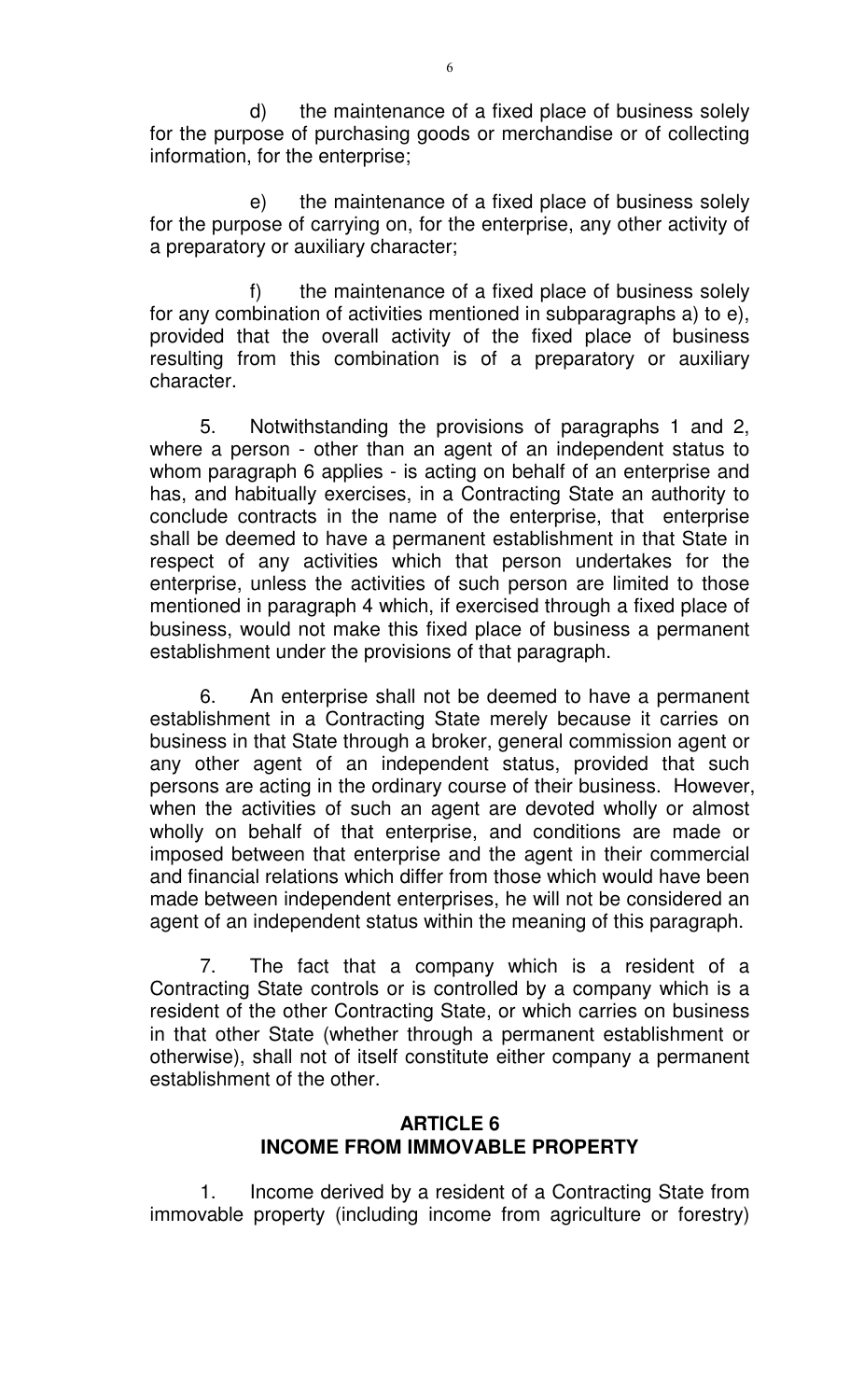situated in the other Contracting State may be taxed in that other State.

2. The term "immovable property" shall have the meaning which it has under the law of the Contracting State in which the property in question is situated. The term shall in any case include property accessory to immovable property, livestock and equipment used in agriculture and forestry, rights to which the provisions of general law respecting landed property apply, usufruct of immovable property and rights to variable or fixed payments as consideration for the working of, or the right to work, mineral deposits, sources and other natural resources; ships and aircraft shall not be regarded as immovable property.

3. The provisions of paragraph 1 shall apply to income derived from the direct use, letting, or use in any other form of immovable property.

4. The provisions of paragraphs 1 and 3 shall also apply to the income from immovable property of an enterprise.

# **ARTICLE 7 BUSINESS PROFITS**

1. The profits of an enterprise of a Contracting State shall be taxable only in that State unless the enterprise carries on business in the other Contracting State through a permanent establishment situated therein. If the enterprise carries on business as aforesaid, the profits of the enterprise may be taxed in the other State but only so much of them as are attributable to that permanent establishment.

2. Subject to the provisions of paragraph 3, where an enterprise of a Contracting State carries on business in the other Contracting State through a permanent establishment situated therein, there shall in each Contracting State be attributed to that permanent establishment the profits which it might be expected to make if it were a distinct and separate enterprise engaged in the same or similar activities under the same or similar conditions and dealing wholly independently with the enterprise of which it is a permanent establishment.

3. In determining the profits of a permanent establishment, there shall be allowed as deductions expenses which are incurred for the purposes of the permanent establishment, including executive and general administrative expenses so incurred, whether in the State in which the permanent establishment is situated or elsewhere.

4. Insofar as it has been customary in a Contracting State to determine the profits to be attributed to a permanent establishment on the basis of an apportionment of the total profits of the enterprise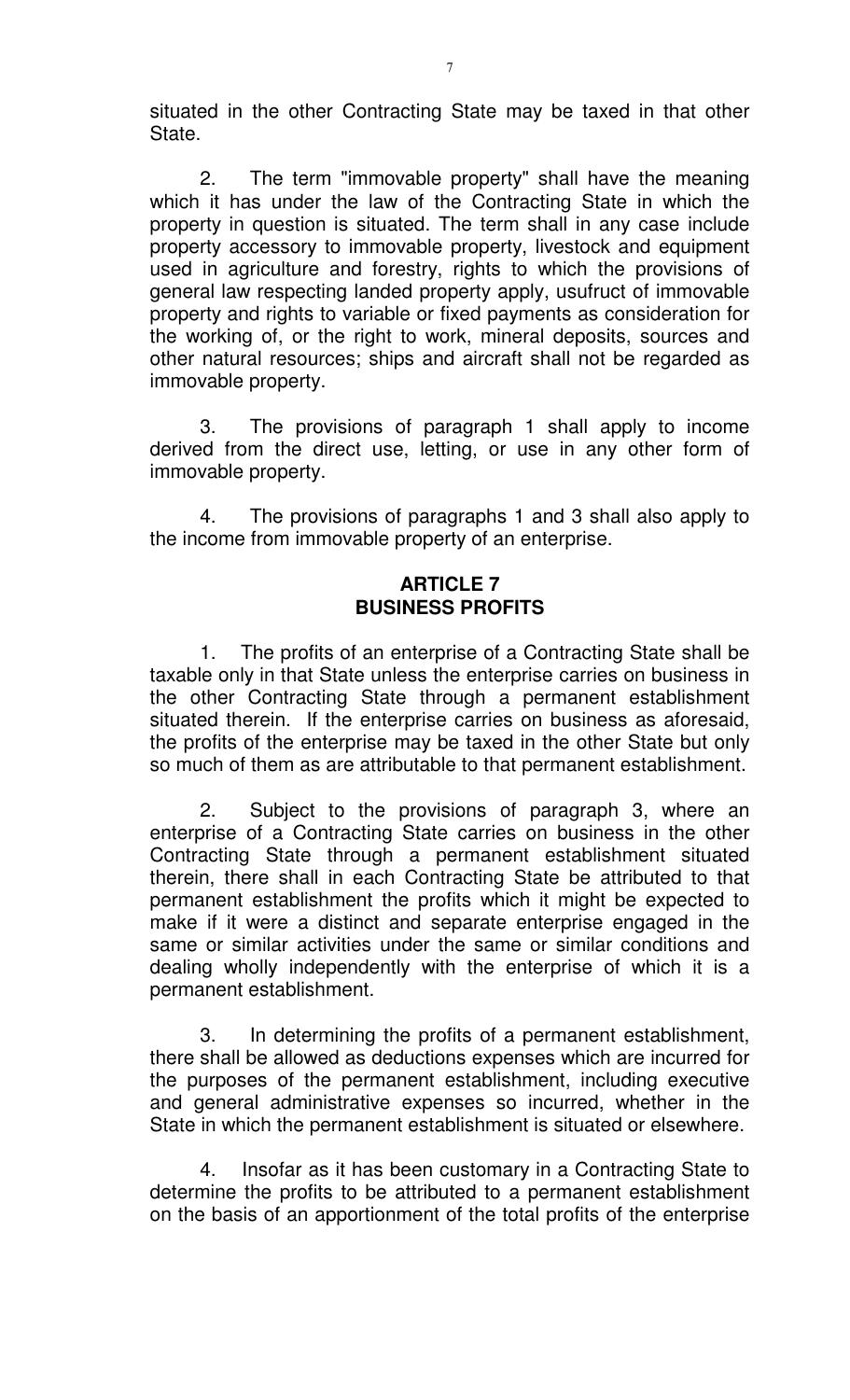to its various parts, nothing in paragraph 2 shall preclude that Contracting State from determining the profits to be taxed by such an apportionment as may be customary; the method of apportionment adopted shall, however, be such that the result shall be in accordance with the principles contained in this Article.

5. No profits shall be attributed to a permanent establishment by reason of the mere purchase by that permanent establishment of goods or merchandise for the enterprise.

6. For the purposes of the preceding paragraphs, the profits to be attributed to the permanent establishment shall be determined by the same method year by year unless there is good and sufficient reason to the contrary.

7. Where profits include items of income which are dealt with separately in other Articles of this Convention, then the provisions of those Articles shall not be affected by the provisions of this Article.

## **ARTICLE 8 SHIPPING AND AIR TRANSPORT**

1. Profits from the operation of ships or aircraft in international traffic carried on by an enterprise of a Contracting State shall be taxable only in that State.

2. The provisions of paragraph 1 shall also apply to profits from the participation in a pool, a joint business or an international operating agency.

## **ARTICLE 9 ASSOCIATED ENTERPRISES**

1. Where

a) an enterprise of a Contracting State participates directly or indirectly in the management, control or capital of an enterprise of the other Contracting State, or

b) the same persons participate directly or indirectly in the management, control or capital of an enterprise of a Contracting State and an enterprise of the other Contracting State,

and in either case conditions are made or imposed between the two enterprises in their commercial or financial relations which differ from those which would be made between independent enterprises, then any profits which would, but for those conditions, have accrued to one of the enterprises, but, by reason of those conditions, have not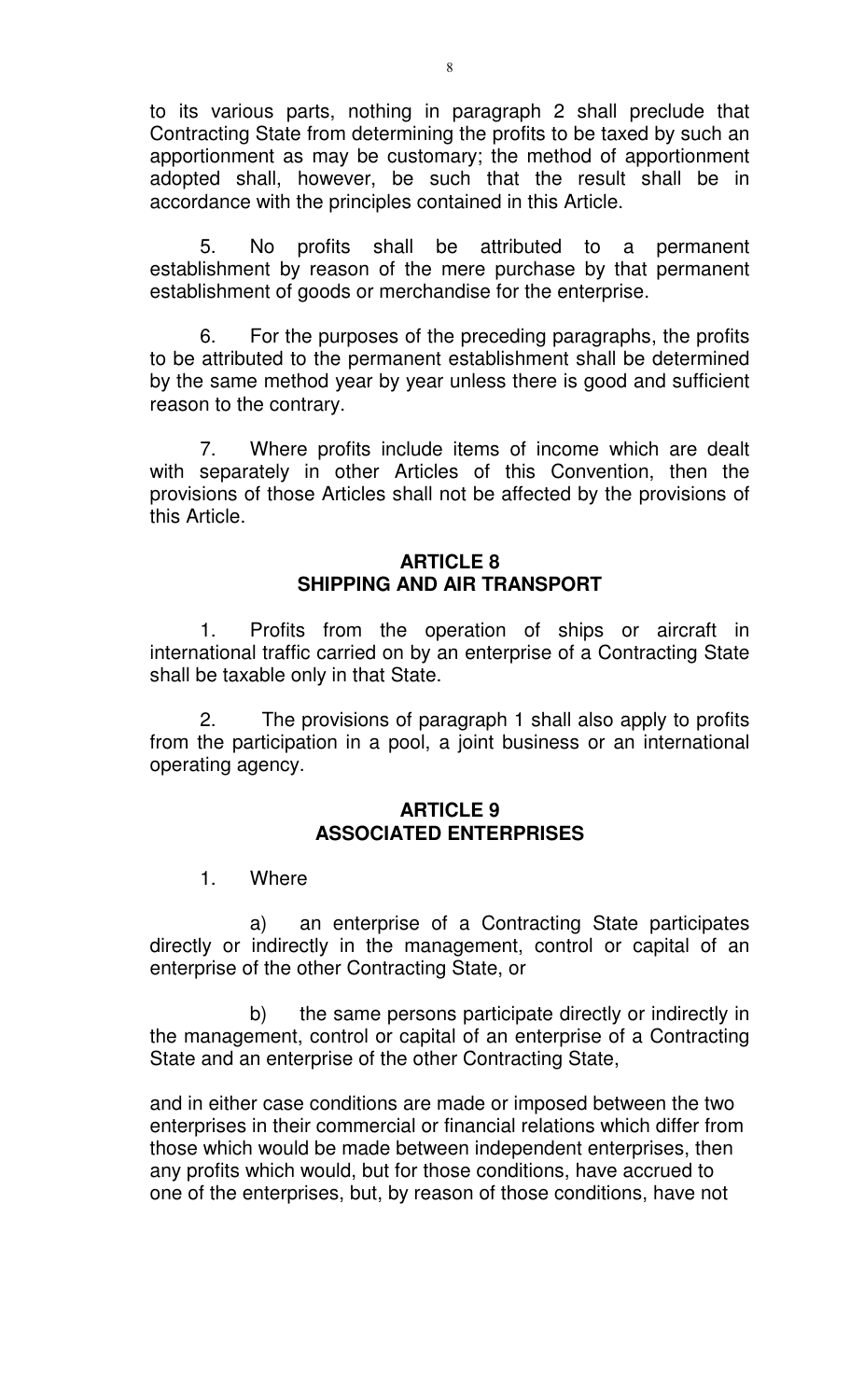so accrued, may be included in the profits of that enterprise and taxed accordingly.

2. Where a Contracting State includes in the profits of an enterprise of that State - and taxes accordingly - profits on which an enterprise of the other Contracting State has been charged to tax in that other State and the profits so included are profits which would have accrued to the enterprise of the first-mentioned State if the conditions made between the two enterprises had been those which would have been made between independent enterprises, then that other State shall make an appropriate adjustment to the amount of the tax charged therein on those profits. In determining such adjustment, due regard shall be had to the other provisions of this Convention and the competent authorities of the Contracting States shall if necessary consult each other.

## **ARTICLE 10 DIVIDENDS**

1. Dividends paid by a company which is a resident of a Contracting State to a resident of the other Contracting State may be taxed in that other State.

2. However, such dividends may also be taxed in the Contracting State of which the company paying the dividends is a resident and according to the laws of that State, but if the beneficial owner of the dividends is a resident of the other Contracting State, the tax so charged shall not exceed:

a) 5 per cent of the gross amount of the dividends if the beneficial owner is a company (other than a partnership) which holds directly at least 25 per cent of the capital of the company paying the dividends;

b) 15 per cent of the gross amount of the dividends in all other cases.

The competent authorities of the Contracting States shall by mutual agreement settle the mode of application of these limitations.

This paragraph shall not affect the taxation of the company in respect of the profits out of which the dividends are paid.

3. The term "dividends" as used in this Article means income from shares, mining rights, founder's shares, or other rights, not being debt-claims, participating in profits, as well as income from other corporate rights which is subjected to the same taxation treatment as income from shares by the laws of the State of which the company making the distribution is a resident.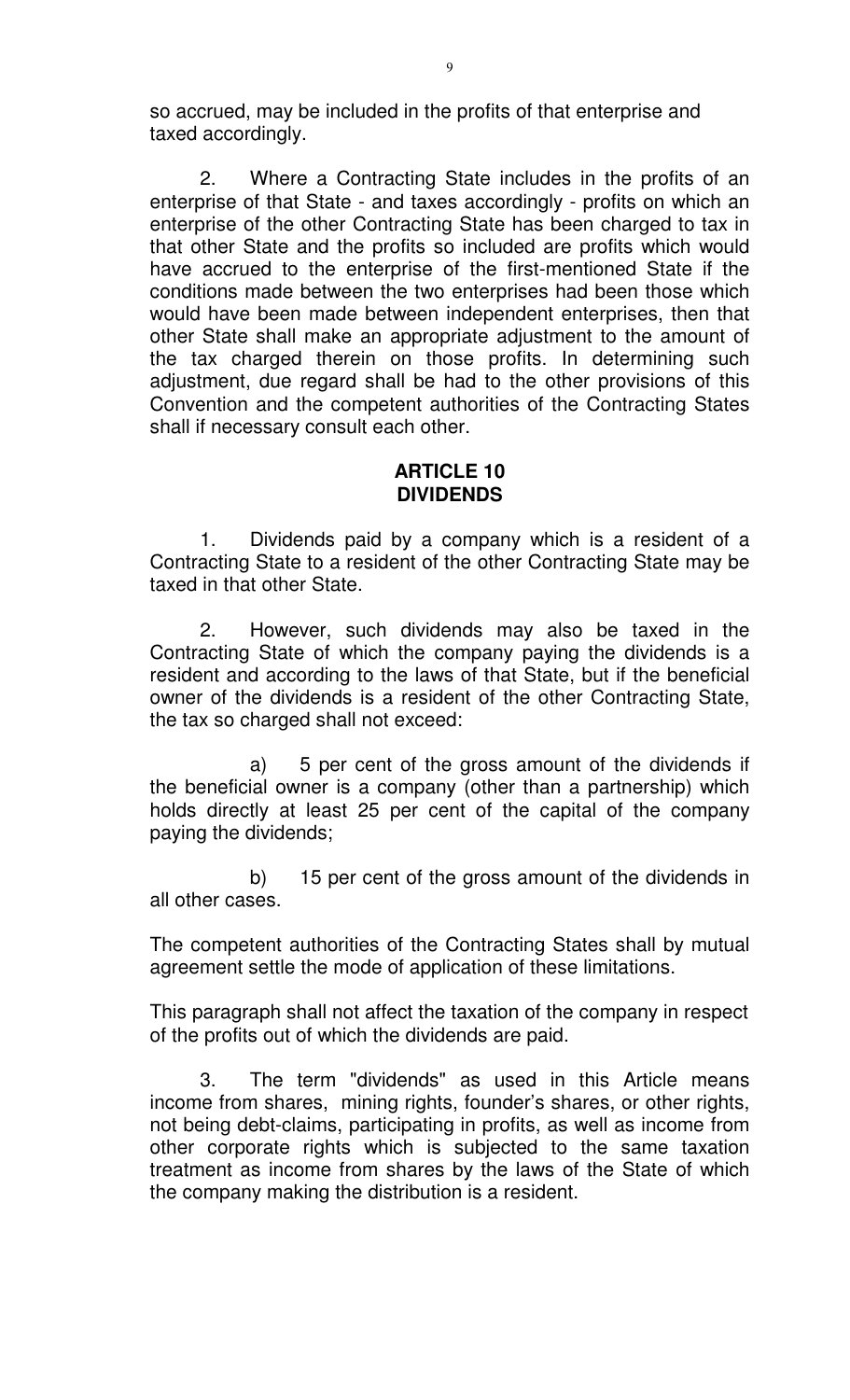4. The provisions of paragraphs 1 and 2 shall not apply if the beneficial owner of the dividends, being a resident of a Contracting State, carries on business in the other Contracting State of which the company paying the dividends is a resident through a permanent establishment situated therein and the holding in respect of which the dividends are paid is effectively connected with such permanent establishment. In such case the provisions of Article 7 shall apply.

5. Where a company which is a resident of a Contracting State derives profits or income from the other Contracting State, that other State may not impose any tax on the dividends paid by the company, except insofar as such dividends are paid to a resident of that other State or insofar as the holding in respect of which the dividends are paid is effectively connected with a permanent establishment situated in that other State, nor subject the company's undistributed profits to a tax on the company's undistributed profits, even if the dividends paid or the undistributed profits consist wholly or partly of profits or income arising in such other State.

6. Notwithstanding any other provision of this Convention, where a company which is a resident of a Contracting State has a permanent establishment in the other Contracting State, the profits taxable under Article 7, paragraph 1, may be subject to an additional tax in that other State, in accordance with its laws, but the additional charge shall not exceed 2 per cent of the amount of those profits.

## **ARTICLE 11 INTEREST**

1. Interest arising in a Contracting State and paid to a resident of the other Contracting State may be taxed in that other State.

2. However, such interest may also be taxed in the Contracting State in which it arises and according to the laws of that State, but if the beneficial owner of the interest is a resident of the other Contracting State, the tax so charged shall not exceed 5 per cent of the gross amount of the interest. The competent authorities of the Contracting States shall by mutual agreement settle the mode of application of this limitation.

3. Notwithstanding the provisions of paragraph 2, interest arising in a Contracting State and paid to a resident of the other Contracting State shall be taxable only in that other State, if:

a) the interest is derived by the Government of the other Contracting State including political subdivisions and local authorities thereof, the Central Bank of that other State or any financial institution performing functions of a governmental nature;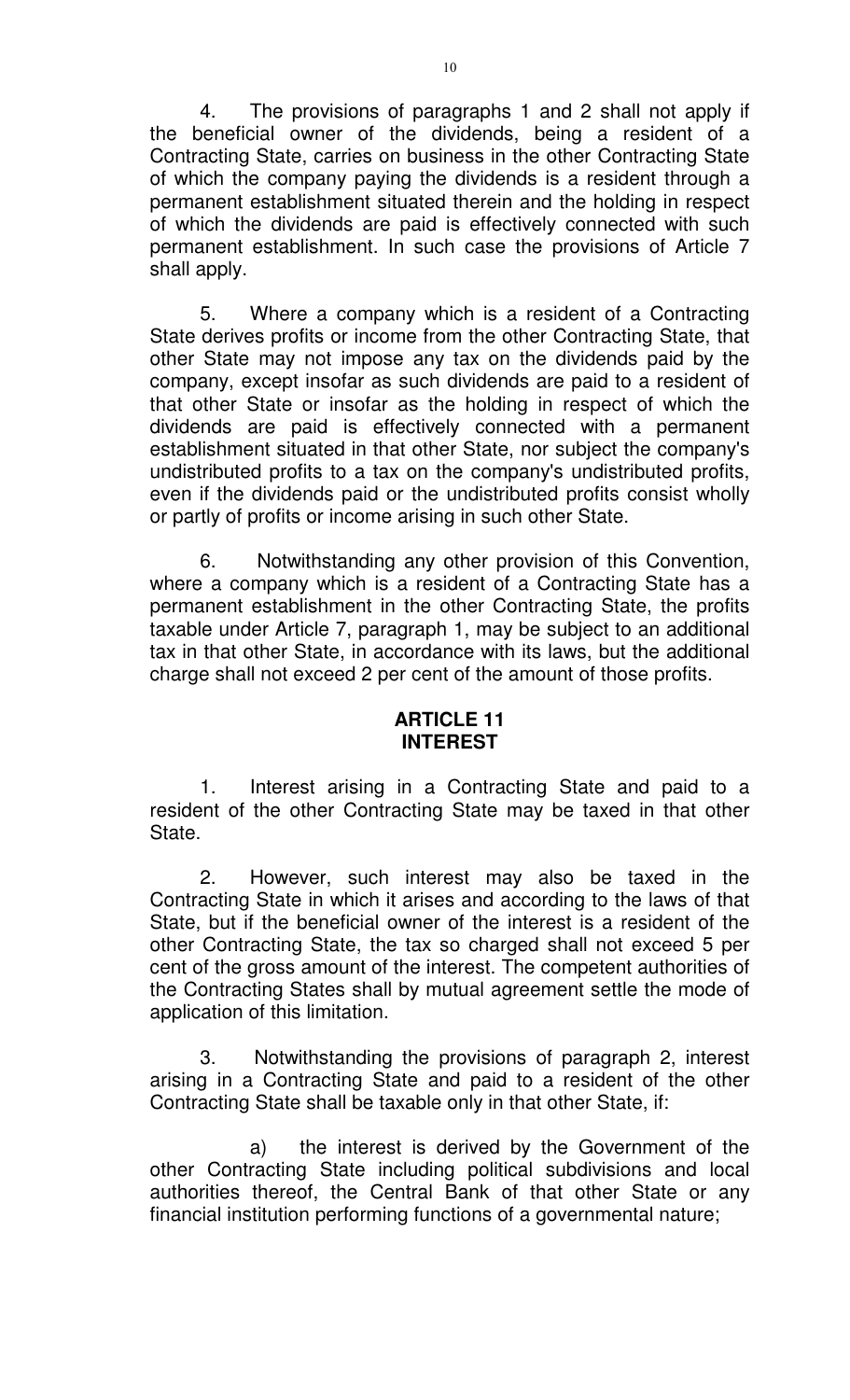b) the interest is paid to other entities or bodies (including financial institutions) as a result of financing provided by such institutions or bodies in connection with agreements concluded between the Governments of the Contracting States; and

c) the interest is paid in connection with the sale on credit of any industrial, commercial or scientific equipment, or paid in connection with the sale on credit of any merchandise to an enterprise of a Contracting State, and beneficially owned by a resident of the other Contracting State.

4. For purpose of paragraph 3, the phrase "the Central Bank or financial institution performing functions of a governmental nature" means:

- a) in Korea:
	- (i) the Bank of Korea;
	- (ii) the Korea Export-Import Bank;
	- (iii) the Korea Trade Insurance Corporation;
	- (iv) the Korea Investment Corporation;
	- (v) the Korea Finance Corporation; and

(vi) such other financial institution performing functions of a governmental nature as may be specified and agreed upon in letters exchanged between the competent authorities of the Contracting States.

- b) in Panama:
	- (i) National Bank of Panama (Banco Nacional de

Panamá);

(ii) Savings Bank (Caja de Ahorros);

(iii) Agricultural Development Bank (Banco de Desarrollo Agropecuario);

(iv) the National Mortgage Bank (Banco Hipotecario Nacional); and

(v) such other financial institution performing functions of a governmental nature as may be specified and agreed upon in letters exchanged between the competent authorities of the Contracting States.

5. The term "interest" as used in this Article means income from debt-claims of every kind, whether or not secured by mortgage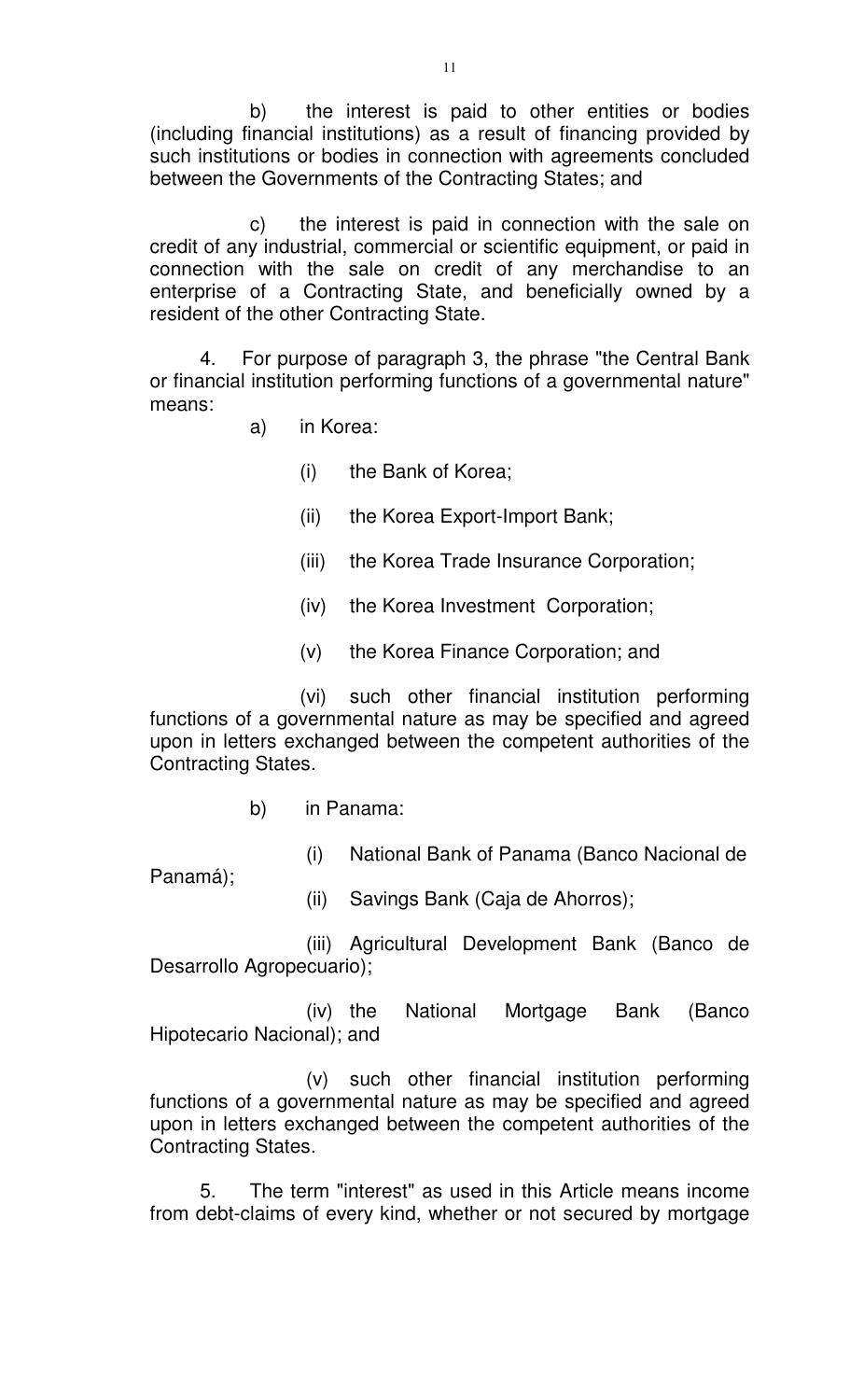and whether or not carrying a right to participate in the debtor's profits, and in particular, income from government securities and income from bonds or debentures, including premiums and prizes attaching to such securities, bonds or debentures. Penalty charges for late payment shall not be regarded as interest for the purpose of this Article.

6. The provisions of paragraphs 1 and 2 shall not apply if the beneficial owner of the interest, being a resident of a Contracting State, carries on business in the other Contracting State in which the interest arises through a permanent establishment situated therein and the debt-claim in respect of which the interest is paid is effectively connected with such permanent establishment. In such case the provisions of Article 7 shall apply.

7. Interest shall be deemed to arise in a Contracting State when the payer is a resident of that State. Where, however, the person paying the interest, whether he is a resident of a Contracting State or not, has in a Contracting State a permanent establishment in connection with which the indebtedness on which the interest is paid was incurred, and such interest is borne by such permanent establishment, then such interest shall be deemed to arise in the State in which the permanent establishment is situated.

8. Where, by reason of a special relationship between the payer and the beneficial owner or between both of them and some other person, the amount of the interest, having regard to the debtclaim for which it is paid, exceeds the amount which would have been agreed upon by the payer and the beneficial owner in the absence of such relationship, the provisions of this Article shall apply only to the last-mentioned amount. In such case, the excess part of the payments shall remain taxable according to the laws of each Contracting State, due regard being had to the other provisions of this Convention.

## **ARTICLE 12 ROYALTIES**

1. Royalties arising in a Contracting State and paid to a resident of the other Contracting State may be taxed in that other State.

2. However, such royalties may also be taxed in the Contracting State in which they arise and according to the laws of that State, but if the beneficial owner of the royalties is a resident of the other Contracting State, the tax so charged shall not exceed:

a) 3 per cent of the gross amount of the royalties for the use of, or the right to use, industrial, commercial, or scientific equipment;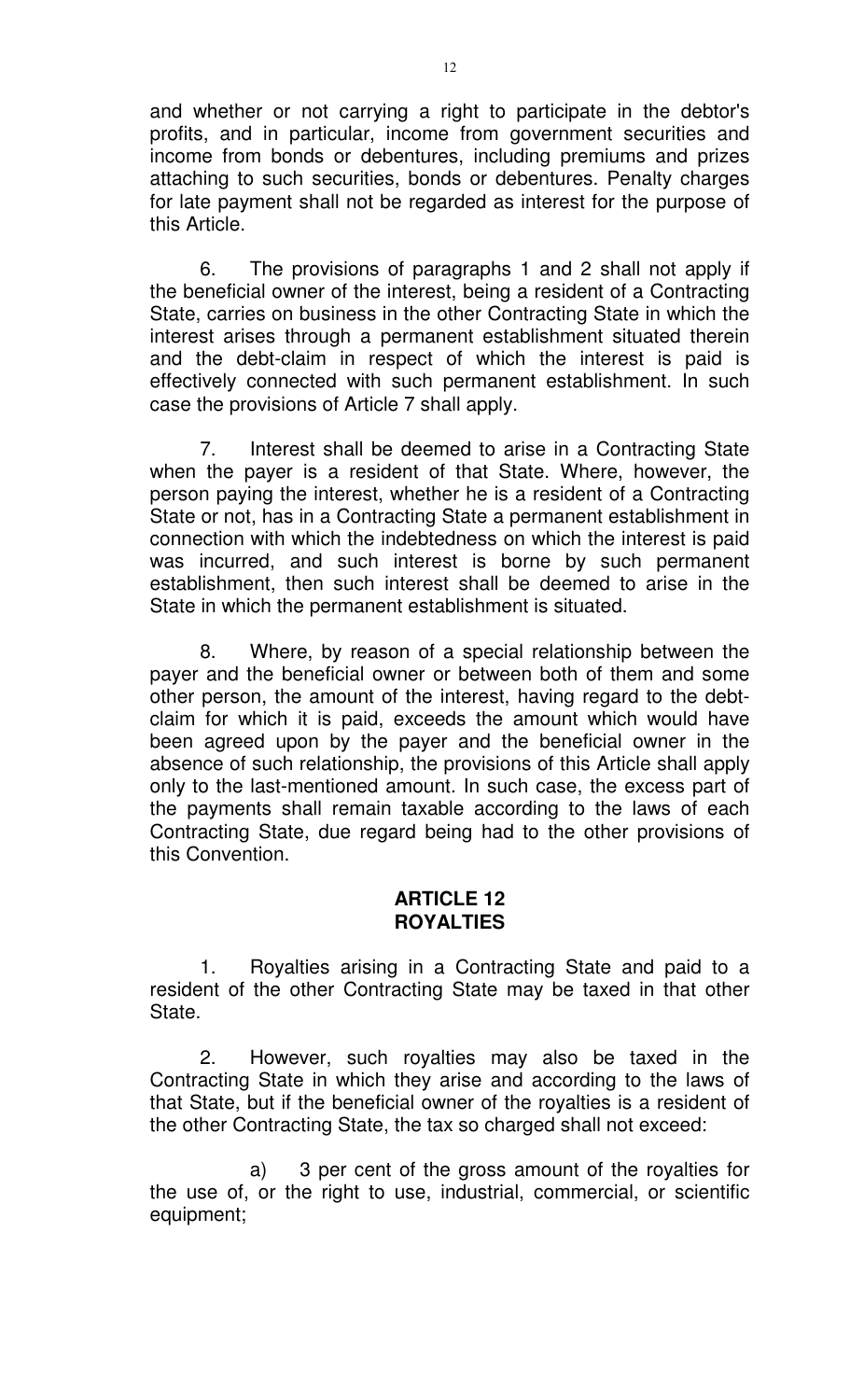b) 10 per cent of the gross amount of the royalties in all other cases.

The competent authorities of the Contracting States shall by mutual agreement settle the mode of application of this limitation.

3. The term "royalties" as used in this Article means payments of any kind received as a consideration for the use of, or the right to use, any copyright of literary, artistic or scientific work, including cinematograph films, any patent, trade mark, design or model, plan, secret formula or process, or for the use of, or the right to use, industrial, commercial, or scientific equipment, or for information concerning industrial, commercial or scientific experience.

4. The provisions of paragraphs 1 and 2 of this Article shall not apply if the beneficial owner of the royalties, being a resident of a Contracting State, carries on business in the other Contracting State in which the royalties arise through a permanent establishment situated therein and the right or property in respect of which the royalties are paid is effectively connected with such permanent establishment. In such case the provisions of Article 7 shall apply.

5. Royalties shall be deemed to arise in a Contracting State when the payer is a resident of that State. Where, however, the person paying the royalties, whether a resident of a Contracting State or not, has in a Contracting State a permanent establishment in connection with which the liability to pay the royalties was incurred, and such royalties are borne by such permanent establishment, then such royalties shall be deemed to arise in the State in which the permanent establishment is situated.

6. Where, by reason of a special relationship between the payer and the beneficial owner or between both of them and some other person, the amount of the royalties, having regard to the use, right or information for which they are paid, exceeds the amount which would have been agreed upon by the payer and the beneficial owner in the absence of such relationship, the provisions of this Article shall apply only to the last-mentioned amount. In such case, the excess part of the payments shall remain taxable according to the laws of each Contracting State, due regard being had to the other provisions of this Convention.

## **ARTICLE 13 CAPITAL GAINS**

1. Gains derived by a resident of a Contracting State from the alienation of immovable property referred to in Article 6 and situated in the other Contracting State may be taxed in that other State.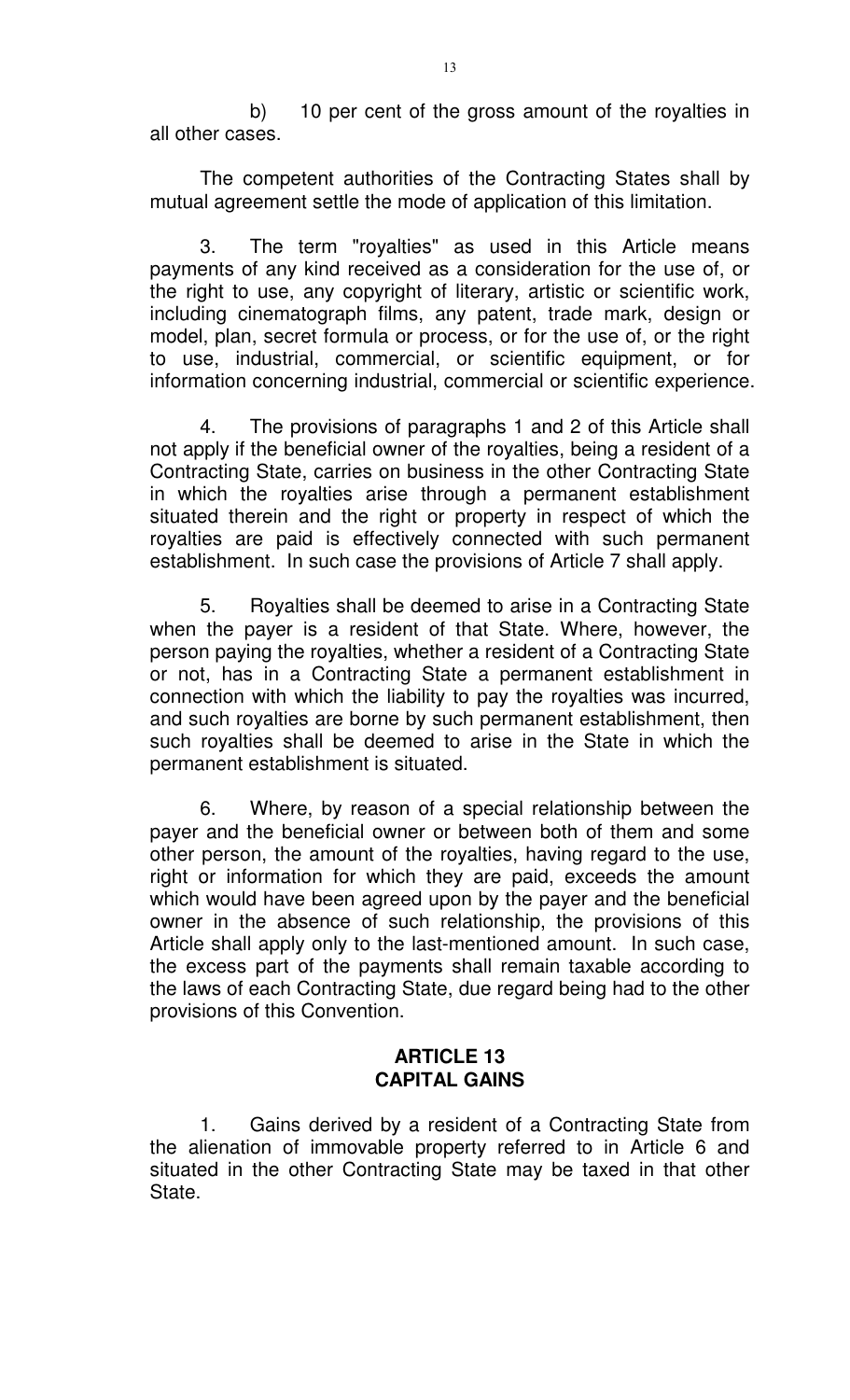2. Gains from the alienation of movable property forming part of the business property of a permanent establishment which an enterprise of a Contracting State has in the other Contracting State, including such gains from the alienation of such a permanent establishment (alone or with the whole enterprise), may be taxed in that other State.

3. Gains from the alienation of ships or aircraft operated in international traffic or movable property pertaining to the operation of such ships or aircraft, shall be taxable only in the Contracting State of which the enterprise is a resident.

4. Gains derived by a resident of a Contracting State from the alienation of shares deriving more than 50% of their value directly or indirectly from immovable property situated in the other Contracting State may be taxed in that other State.

5. Gains, other than those to which paragraph 4 applies, derived by a resident of a Contracting State from the alienation of shares of a company which is a resident of the other Contracting State, may be taxed in that other State if the alienator, at any time during the 12 month period preceding such alienation, held directly or indirectly at least 25 per cent of the capital of that company.

6. Gains from the alienation of any property other than that referred to in paragraphs 1, 2, 3, 4 and 5 shall be taxable only in the Contracting State of which the alienator is a resident.

## **ARTICLE 14 INCOME FROM EMPLOYMENT**

1. Subject to the provisions of Articles 15, 17, 18 and 20, salaries, wages and other similar remuneration derived by a resident of a Contracting State in respect of an employment shall be taxable only in that State unless the employment is exercised in the other Contracting State. If the employment is so exercised, such remuneration as is derived therefrom may be taxed in that other State.

2. Notwithstanding the provisions of paragraph 1, remuneration derived by a resident of a Contracting State in respect of an employment exercised in the other Contracting State shall be taxable only in the first-mentioned State if:

a) the recipient is present in the other State for a period or periods not exceeding in the aggregate 183 days in any twelve month period commencing or ending in the fiscal year concerned, and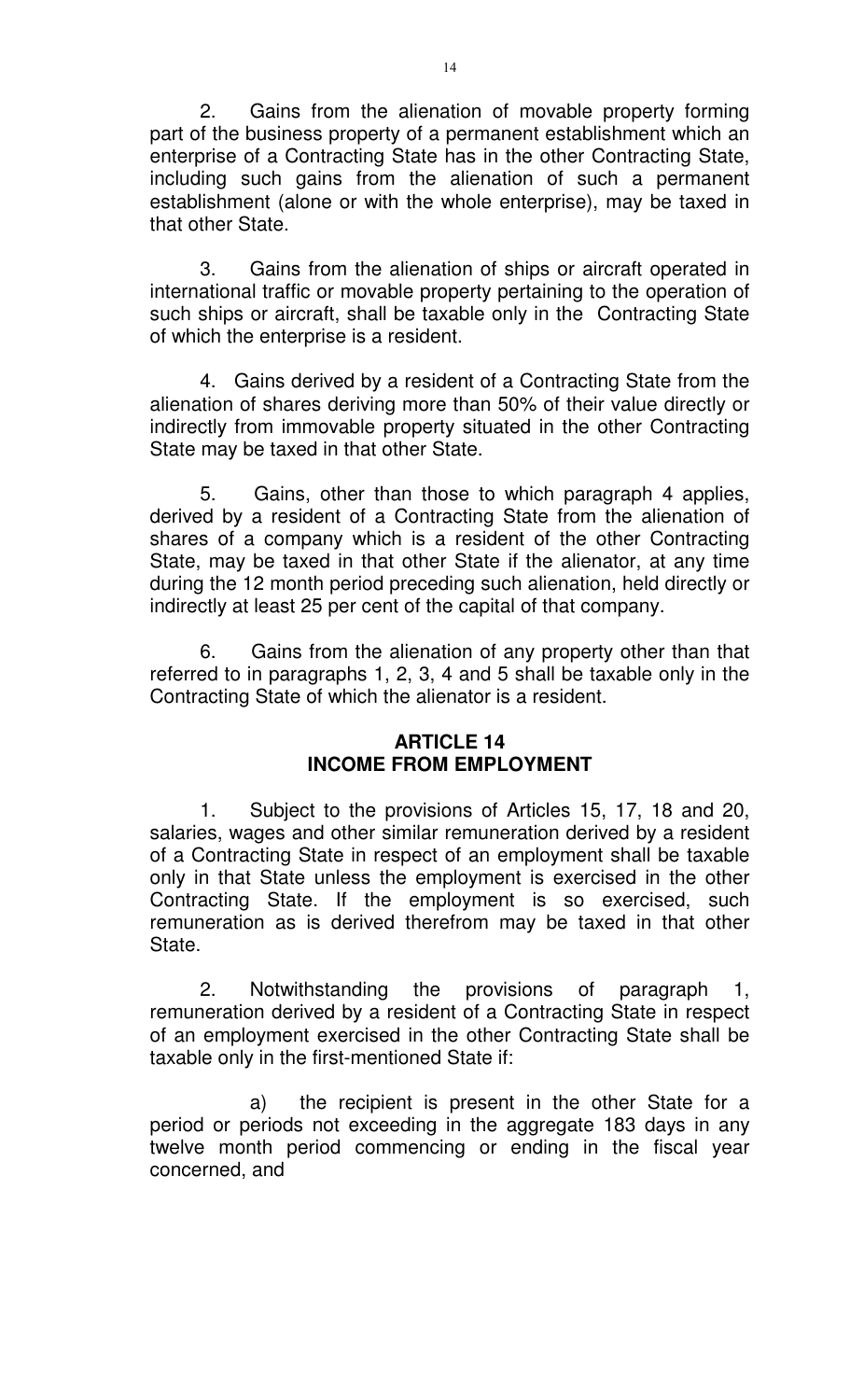b) the remuneration is paid by, or on behalf of, an employer who is not a resident of the other State, and

c) the remuneration is not borne by a permanent establishment which the employer has in the other State.

3. Notwithstanding the preceding provisions of this Article, remuneration derived in respect of an employment exercised aboard a ship or aircraft operated in international traffic by an enterprise of a Contracting State shall be taxable only in that State.

#### **ARTICLE 15 DIRECTORS' FEES**

Directors' fees and other similar payments derived by a resident of a Contracting State in his capacity as a member of the board of directors of a company which is a resident of the other Contracting State may be taxed in that other State.

## **ARTICLE 16 ARTISTES AND SPORTSPERSONS**

1. Notwithstanding the provisions of Articles 7 and 14, income derived by a resident of a Contracting State as an entertainer, such as a theatre, motion picture, radio or television artiste, or a musician, or as a sportsperson, from his personal activities as such exercised in the other Contracting State, may be taxed in that other State.

2. Where income in respect of personal activities exercised by an entertainer or a sportsperson in his capacity as such accrues not to the entertainer or sportsperson himself but to another person, that income may, notwithstanding the provisions of Articles 7 and 14, be taxed in the Contracting State in which the activities of the entertainer or sportsperson are exercised.

3. Income derived by a resident of a Contracting State from activities exercised in the other Contracting State as envisaged in paragraph 1 and 2 of this Article, shall be exempt from tax in that other State if the visit to the other State is supported in more than 50 per cent by public funds of the first mentioned Contracting State, a political subdivision or local authorities thereof, or takes place under a cultural agreement or arrangement between the Governments of the Contracting States.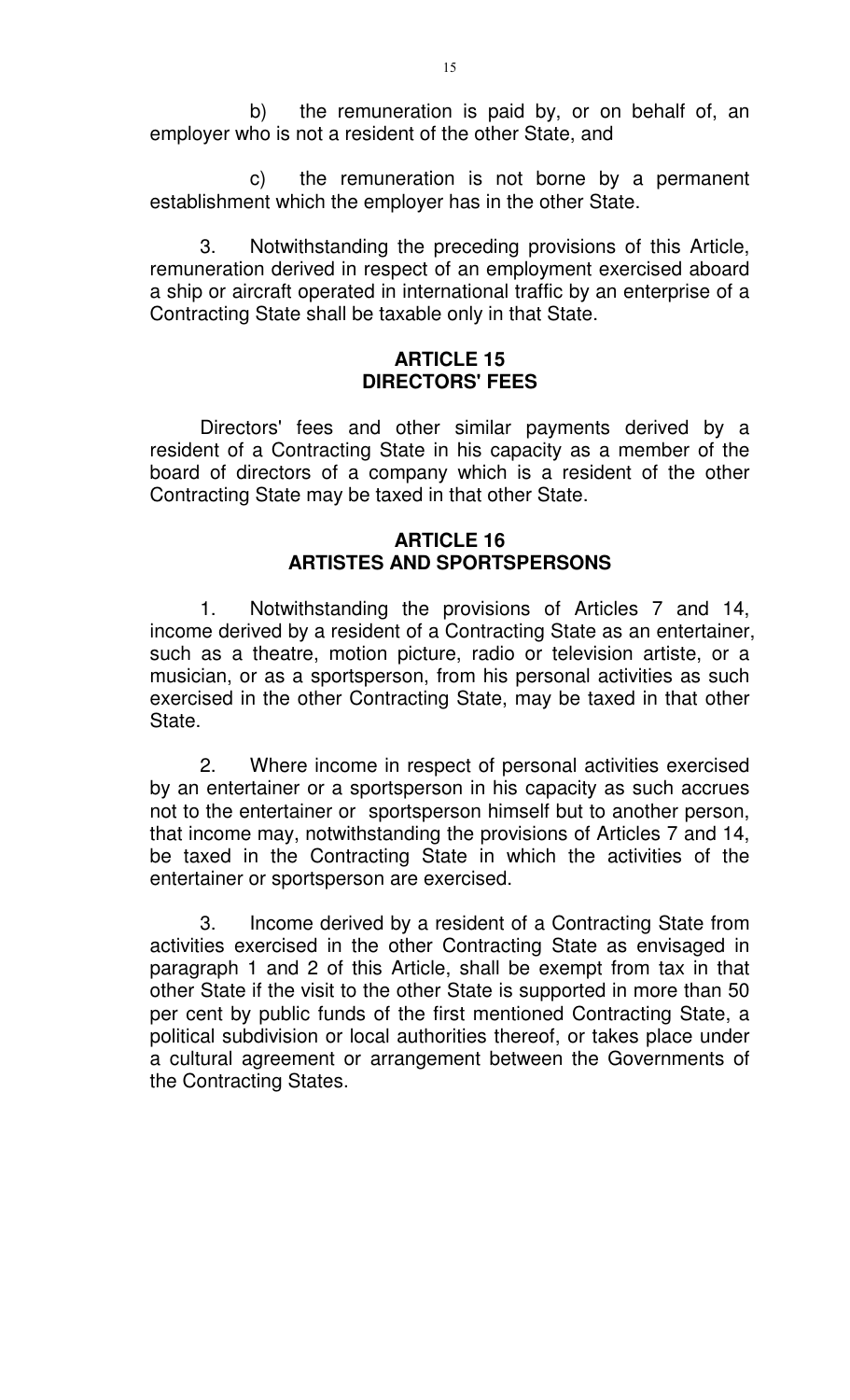#### **ARTICLE 17 PENSIONS**

1. Pensions and other similar payments or annuities paid to a resident of a Contracting State shall be taxed only in the Contracting State in which they originate.

2. The term "annuities" means a stated sum payable periodically at stated times during life or during a specified or ascertainable period of time under an obligation to make payments in return for adequate and full consideration in money or money's worth.

#### **ARTICLE 18 GOVERNMENT SERVICE**

1. a) Salaries, wages and other similar remuneration other than a pension paid by a Contracting State or a political subdivision or a local authority thereof to an individual in respect of services rendered to that State or political subdivision or local authority shall be taxable only in that State.

b) However, such salaries, wages and other similar remuneration shall be taxable only in the other Contracting State if the services are rendered in that State and the individual is a resident of that State who:

(i) is a national of that State; or

(ii) did not become a resident of that State solely for the purpose of rendering the services.

2. The provisions of Articles 14, 15, and 16 shall apply to salaries, wages, and other similar remuneration in respect of services rendered in connection with a business carried on by a Contracting State or a political subdivision or a local authority thereof.

3. The provisions of paragraphs 1 and 2 of this Article shall likewise apply in respect of salaries, wages and other similar remuneration paid by:

a) in Korea:

the Bank of Korea, the Korea Export-Import Bank, the Korea Trade Insurance Corporation, the Korea Trade-Investment Promotion Agency, the Korea Finance Corporation and other institutions performing functions of a governmental nature as may be specified and agreed upon in letters exchanged between the competent authorities of the Contracting States.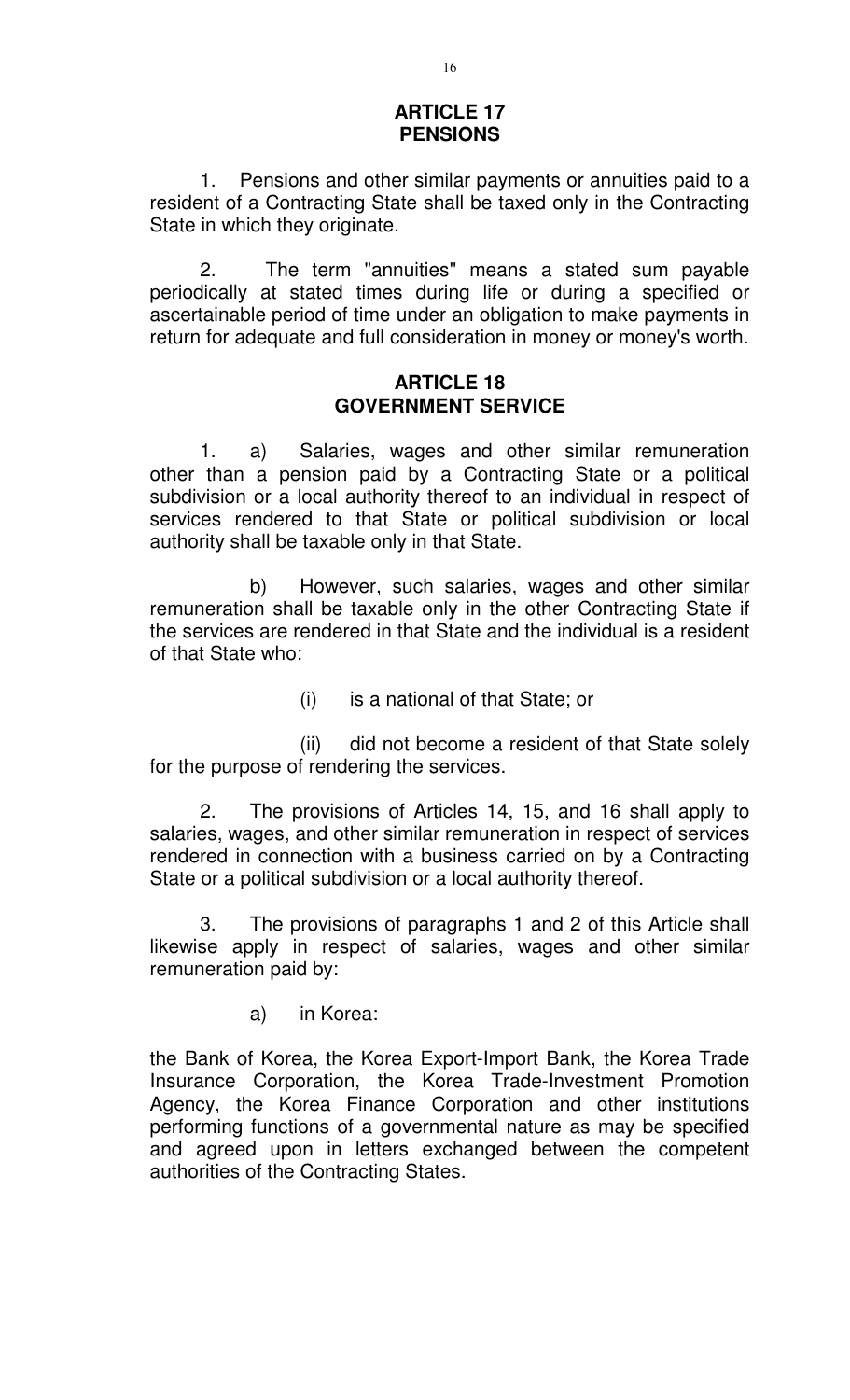b) in Panama:

the National Bank of Panama, the Savings Bank, the Agricultural Development Bank, the National Mortgage Bank, the Panama Export and Investment Promotion Agency and other institutions performing functions of a governmental nature as may be specified and agreed upon in letters exchanged between the competent authorities of the Contracting States.

#### **ARTICLE 19 STUDENTS**

Payments which a student or business apprentice who is or was immediately before visiting a Contracting State a resident of the other Contracting State and who is present in the first-mentioned State solely for the purpose of his education or training receives for the purpose of his maintenance, education or training shall not be taxed in that State, provided that such payments arise from sources outside that State.

## **ARTICLE 20 PROFESSORS AND TEACHERS**

1. An individual who visits a Contracting State for the purpose of teaching or carrying out research at an university, college, school, or other similar educational institution recognised as nonprofit organization by the Government of that Contracting State and who is or was immediately before that visit a resident of the other Contracting State shall be exempted from taxation in the firstmentioned Contracting State on any remuneration for such teaching or research for a period not exceeding 2 years from the date of his first visit for that purpose.

2. The provisions of paragraph 1 shall not apply to income from research if such research is undertaken not for public interest but primarily for the private benefit of a specific person or persons.

## **ARTICLE 21 OTHER INCOME**

1. Items of income of a resident of a Contracting State, wherever arising, not dealt with in the foregoing Articles of this Convention shall be taxable only in that State.

2. The provisions of paragraph 1 shall not apply to income, other than income from immovable property as defined in paragraph 2 of Article 6, if the recipient of such income, being a resident of a Contracting State, carries on business in the other Contracting State through a permanent establishment situated therein, and the right or property in respect of which the income is paid is effectively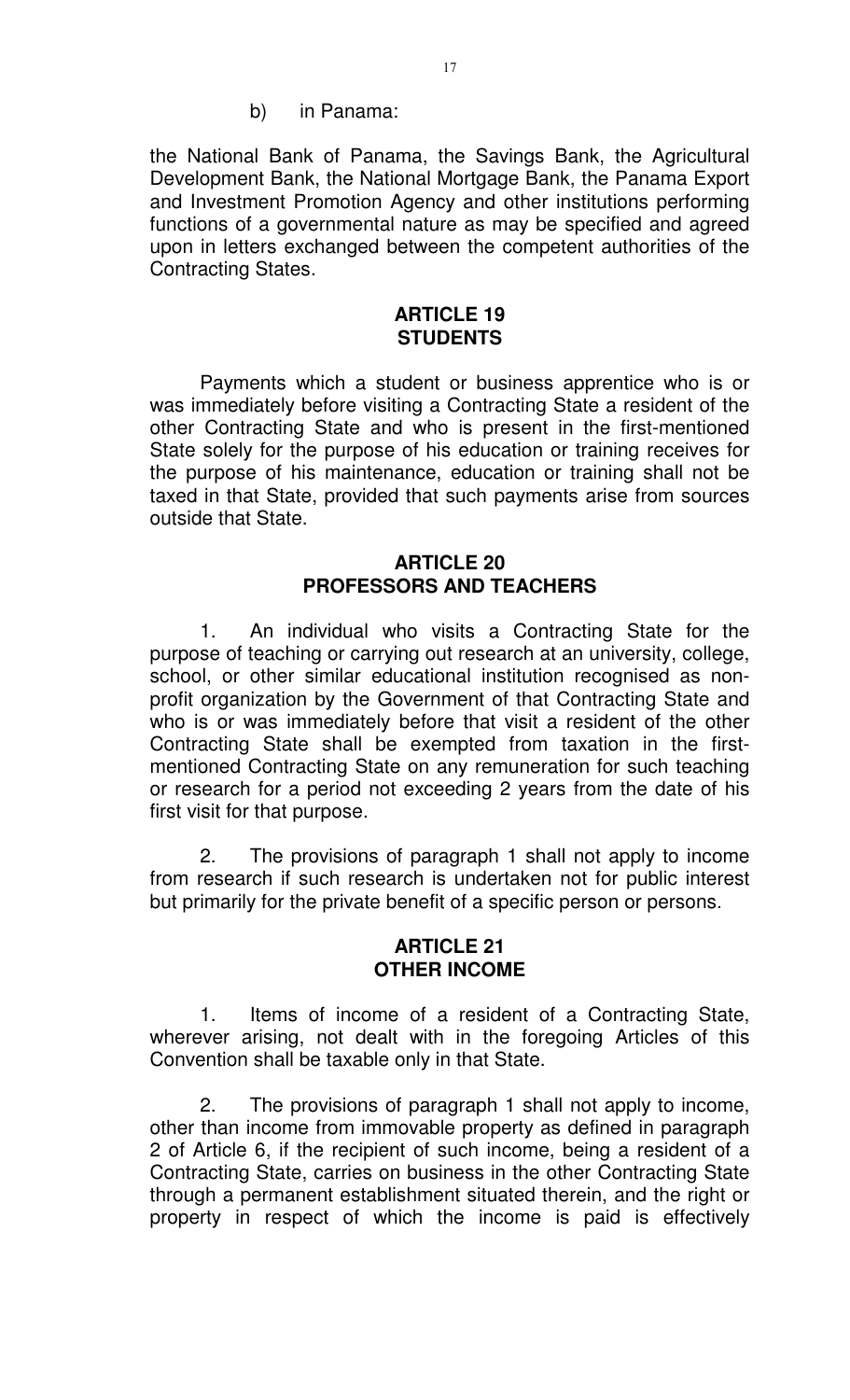connected with such permanent establishment. In such case the provisions of Article 7 shall apply.

3. Where, by reason of a special relationship between the persons who have carried on activities from which income referred to in paragraph 1 are derived, the payment for such activities exceeds the amount which would have been agreed upon by independent persons, the provisions of paragraph 1 shall apply only to the last mentioned amount. In such case, the excess part of the payment shall remain taxable according to the law of each Contracting State, due regard being had to the other provisions of the Convention.

#### **ARTICLE 22 ELIMINATION OF DOUBLE TAXATION**

1. In Korea, double taxation shall be avoided as follows:

Subject to the provisions of Korean tax law regarding the allowance as credit against Korean tax of tax payable in any country other than Korea (which shall not affect the general principle thereof);

a) Where a resident of Korea derives income from Panama which may be taxed in Panama under the laws of Panama in accordance with the provisions of this Convention, in respect of that income, the amount of Panamanian tax payable shall be allowed as a credit against the Korean tax payable imposed on that resident. The amount of credit shall not, however, exceed that part of Korean tax as computed before the credit is given, which is appropriate to that income;

b) Where the income derived from Panama is dividends paid by a company which is a resident of Panama to a company which is a resident of Korea which owns at least 10 per cent of the voting shares issued by the company paying the dividends, the credit shall take into account the Panamanian tax payable by the company in respect of the profits out of which such dividend is paid.

2. In Panama, double taxation shall be avoided as follows:

a) Where a resident of Panama derives income which, in accordance with the provisions of this Convention, may be taxed in Korea, Panama will exempt such income from taxes;

b) Where in accordance with any provision of the Convention income derived by a resident of Panama is exempt from tax in Panama, Panama may nevertheless, in calculating the amount of tax on the remaining income of such resident, take into account the exempted income.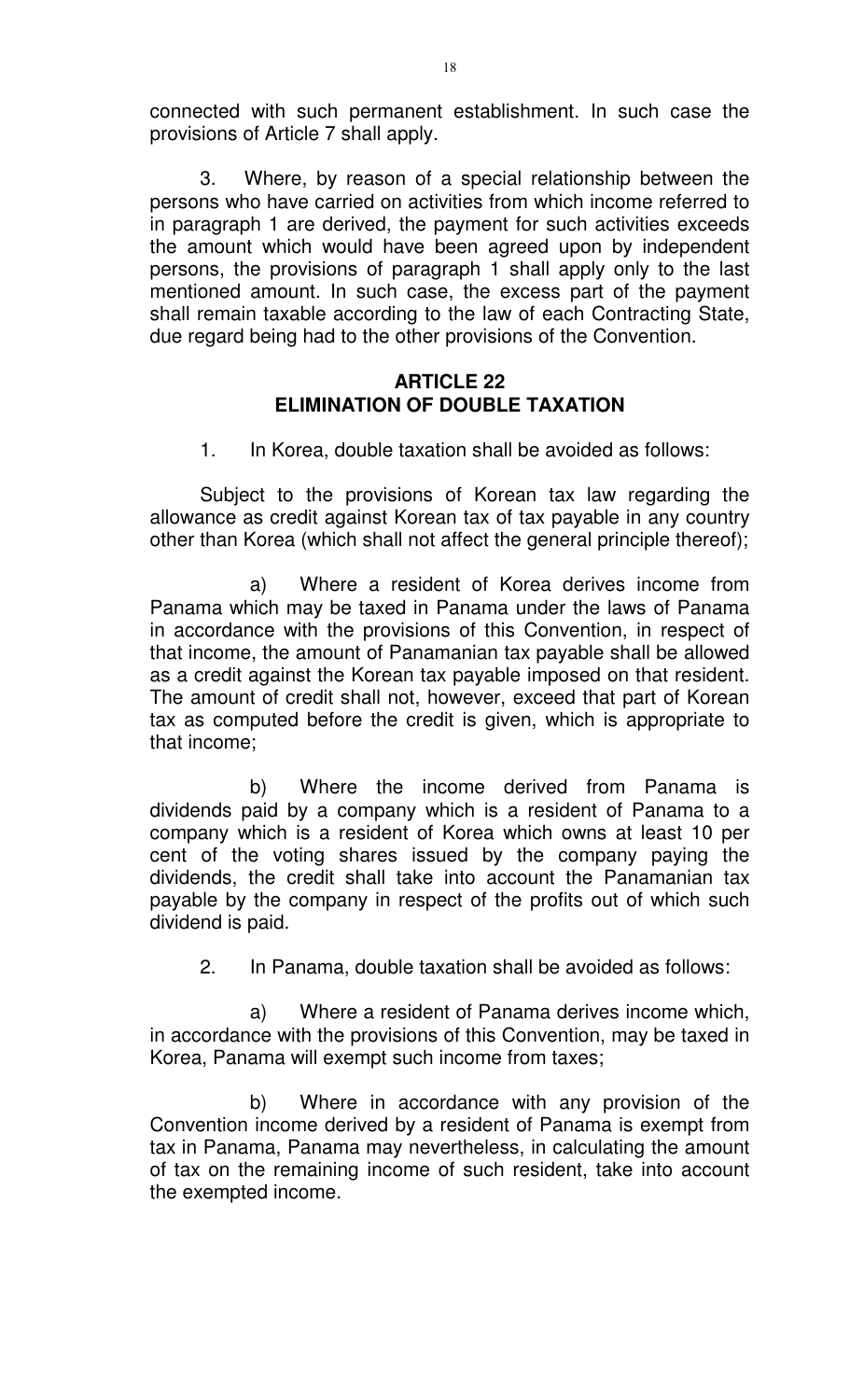#### **ARTICLE 23 NON-DISCRIMINATION**

1. Nationals of a Contracting State shall not be subjected in the other Contracting State to any taxation or any requirement connected therewith, which is other or more burdensome than the taxation and connected requirements to which nationals of that other State in the same circumstances, in particular with respect to residence, are or may be subjected. This provision shall, notwithstanding the provisions of Article 1, also apply to persons who are not residents of one or both of the Contracting States.

2. The taxation on a permanent establishment which an enterprise of a Contracting State has in the other Contracting State shall not be less favourably levied in that other State than the taxation levied on enterprises of that other State carrying on the same activities. This provision shall not be construed as obliging a Contracting State to grant to residents of the other Contracting State any personal allowances, reliefs and reductions for taxation purposes on account of civil status or family responsibilities which it grants to its own residents.

3. Except where the provisions of paragraph 1 of Article 9, paragraph 8 of Article 11, or paragraph 6 of Article 12, apply, interest, royalties and other disbursements paid by an enterprise of a Contracting State to a resident of the other Contracting State shall, for the purpose of determining the taxable profits of such enterprise, be deductible under the same conditions as if they had been paid to a resident of the first-mentioned State.

4. Enterprises of a Contracting State, the capital of which is wholly or partly owned or controlled, directly or indirectly, by one or more residents of the other Contracting State, shall not be subjected in the first-mentioned State to any taxation or any requirement connected therewith which is other or more burdensome than the taxation and connected requirements to which other similar enterprises of the first-mentioned State are or may be subjected.

5. The provisions of this Article shall, notwithstanding the provisions of Article 2, apply to taxes of every kind and description.

# **ARTICLE 24 MUTUAL AGREEMENT PROCEDURE**

1. Where a person considers that the actions of one or both of the Contracting States result or will result for him in taxation not in accordance with the provisions of this Convention, he may, irrespective of the remedies provided by the domestic law of those States, present his case to the competent authority of the Contracting State of which he is a resident or, if his case comes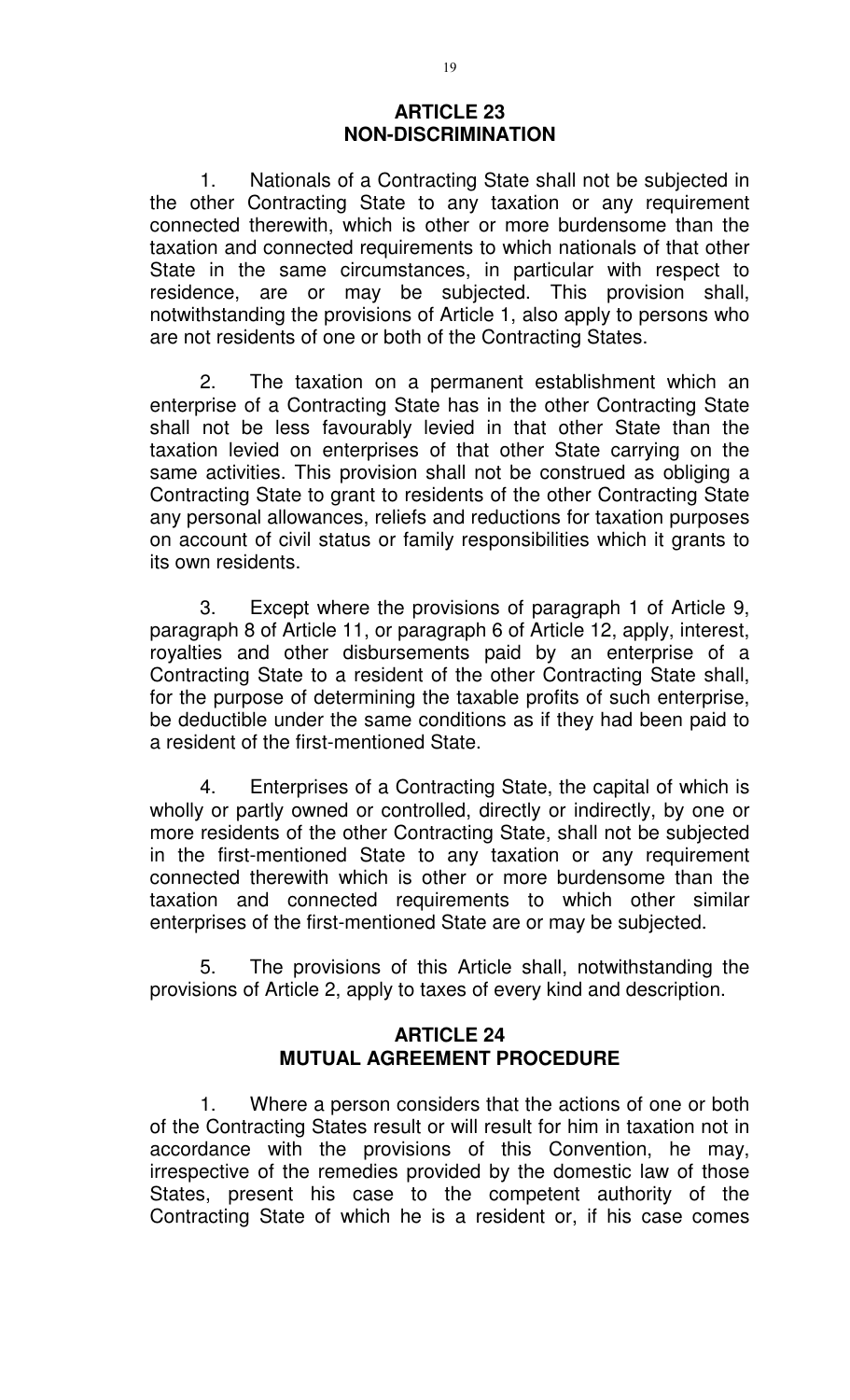under paragraph 1 of Article 23, to that of the Contracting State of which he is a national. The case must be presented within three years from the first notification of the action resulting in taxation not in accordance with the provisions of the Convention.

2. The competent authority shall endeavour, if the objection appears to it to be justified and if it is not itself able to arrive at a satisfactory solution, to resolve the case by mutual agreement with the competent authority of the other Contracting State, with a view to the avoidance of taxation which is not in accordance with the Convention. Any agreement reached shall be implemented notwithstanding any time limits in the domestic law of the Contracting States.

3. The competent authorities of the Contracting States shall endeavour to resolve by mutual agreement any difficulties or doubts arising as to the interpretation or application of the Convention. They may also consult together for the elimination of double taxation in cases not provided for in the Convention.

4. The competent authorities of the Contracting States may communicate with each other directly, including through a joint commission consisting of themselves or their representatives, for the purpose of reaching an agreement in the sense of the preceding paragraphs.

# **ARTICLE 25 EXCHANGE OF INFORMATION**

1. The competent authorities of the Contracting States shall exchange such information as is foreseeably relevant for carrying out the provisions of this Convention or to the administration or enforcement of the domestic laws concerning taxes of every kind and description imposed on behalf of the Contracting States, or of their political subdivisions or local authorities, insofar as the taxation thereunder is not contrary to the Convention. The exchange of information is not restricted by Articles 1 and 2.

2. Any information received under paragraph 1 by a Contracting State shall be treated as secret in the same manner as information obtained under the domestic laws of that State and shall be disclosed only to persons or authorities (including courts and administrative bodies) concerned with the assessment or collection of, the enforcement or prosecution in respect of, the determination of appeals in relation to the taxes referred to in paragraph 1, or the oversight of the above. Such persons or authorities shall use the information only for such purposes. They may disclose the information in public court proceedings or in judicial decisions.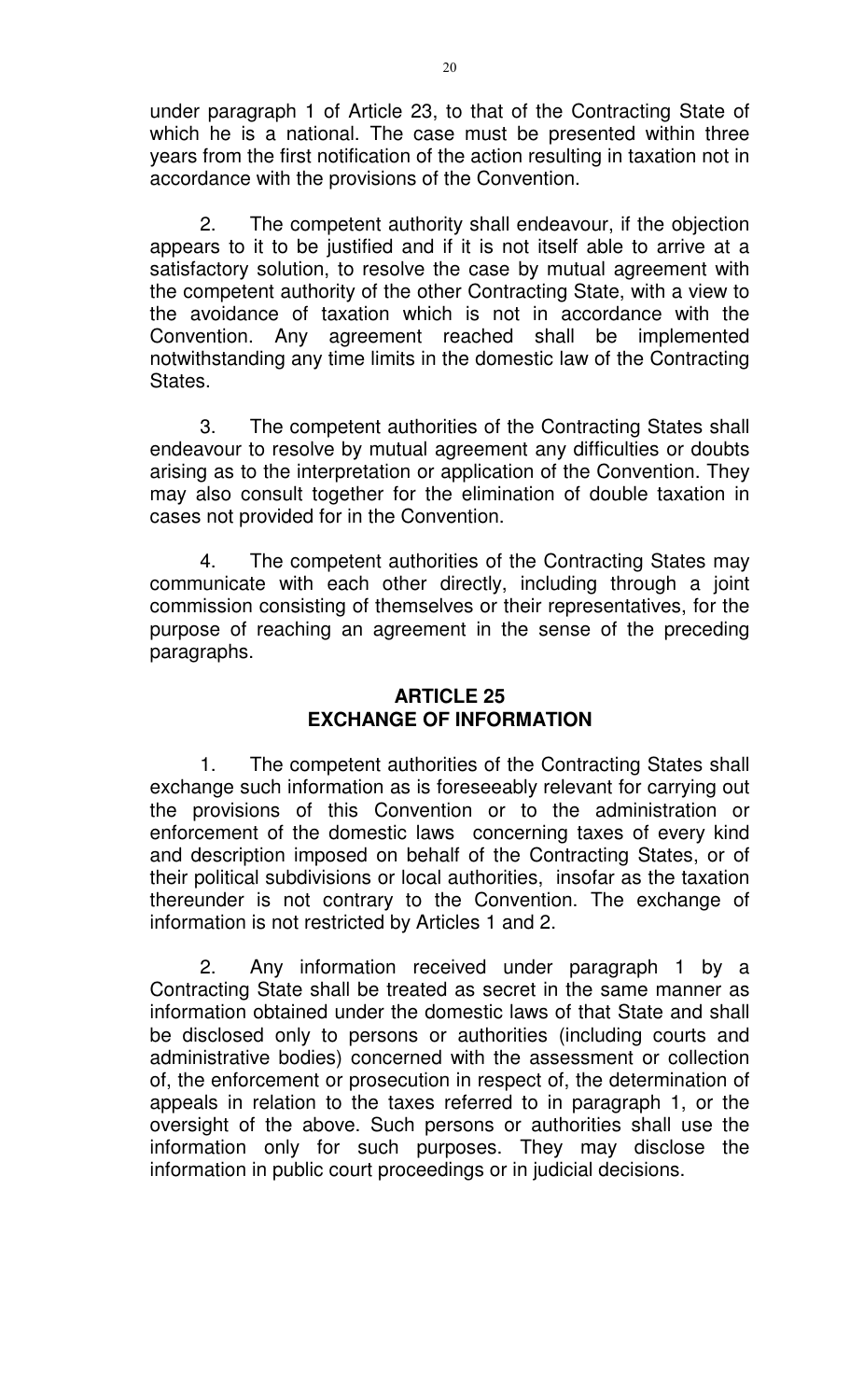3. In no case shall the provisions of paragraphs 1 and 2 be construed so as to impose on a Contracting State the obligation:

a) to carry out administrative measures at variance with the laws and administrative practice of that or of the other Contracting State;

b) to supply information which is not obtainable under the laws or in the normal course of the administration of that or of the other Contracting State;

c) to supply information which would disclose any trade, business, industrial, commercial or professional secret or trade process, or information, the disclosure of which would be contrary to public policy (ordre public).

4. If information is requested by a Contracting State in accordance with this Article, the other Contracting State shall use its information gathering measures to obtain the requested information, even though that other State may not need such information for its own tax purposes. The obligation contained in the preceding sentence is subject to the limitations of paragraph 3 but in no case shall such limitations be construed to permit a Contracting State to decline to supply information solely because it has no domestic interest in such information.

5. In no case shall the provisions of paragraph 3 be construed to permit a Contracting State to decline to supply information, solely because the information is held by a bank, other financial institution, nominee or person acting in an agency or fiduciary capacity or because the information relates to ownership interests in a person.

## **ARTICLE 26 MEMBERS OF DIPLOMATIC MISSIONS AND CONSULAR POSTS**

Nothing in this Convention shall affect the fiscal privileges of members of diplomatic missions or consular posts under the general rules of international law or under the provisions of special agreements.

# **ARTICLE 27 LIMITATION ON BENEFITS**

1. In respect of Articles 10, 11, 12, 13, and 21, a resident of a Contracting State shall not be entitled to benefits otherwise accorded to residents of a Contracting State by this Convention, if: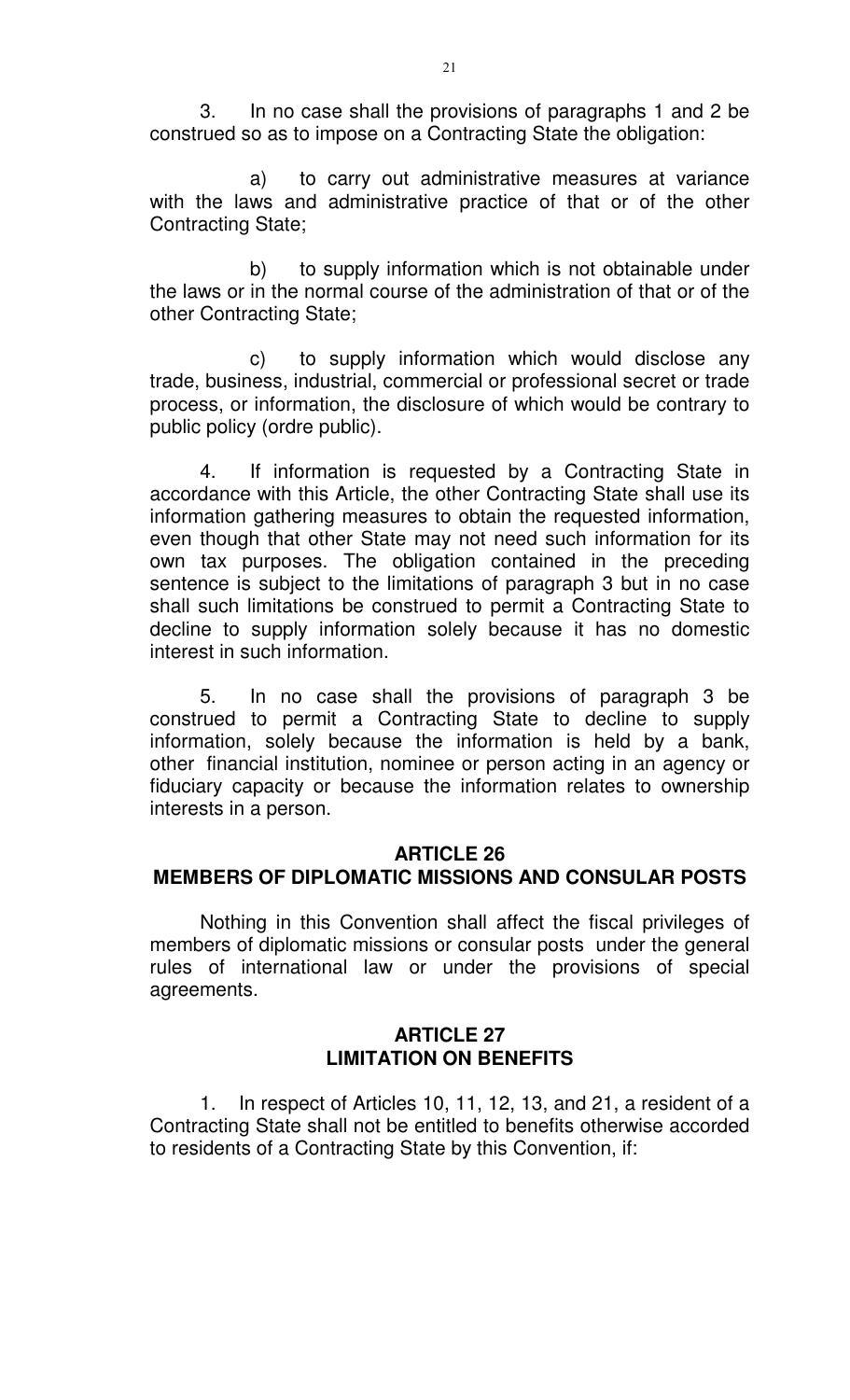a) the resident is controlled directly or indirectly by one or more persons which are not residents of that Contracting State; and

b) the main purpose or one of the main purposes of any person concerned with the creation or assignment of a share, a debt-claim, or a right in respect of which the income is paid is to take advantage of these Articles by means of that creation or assignment.

2. Nothing in this Article shall be construed as restricting, in any manner, the application of any provisions of the law of a Contracting State which are designed to prevent the avoidance or evasion of taxes.

#### **ARTICLE 28 ENTRY INTO FORCE**

1. The Governments of the Contracting States shall notify each other that the constitutional requirements for the entry into force of this Convention have been complied with.

2. The Convention shall enter into force on the thirtieth day after the date of the later of the notifications referred to in paragraph 1 and its provisions shall have effect:

a) in respect of taxes withheld at source, for amounts payable on or after the first day of January in the first calendar year following that in which this Convention enters into force;

b) in respect of other taxes, for the taxable year beginning on or after the first day of January in the first calendar year following that in which this Convention enters into force; and

c) in respect of the exchange of information, the requests may be submitted with regards to tax evasion and criminal tax offenses committed on or after January 1st of the calendar year preceding the year in which this Convention enters into force.

#### **ARTICLE 29 TERMINATION**

This Convention shall remain in force until terminated by a Contracting State. Either Contracting State may terminate the Convention, through diplomatic channels, by giving written notice of termination at least six months before the end of any calendar year from the fifth year following that in which the Convention entered into force. In such event, the Convention shall cease to have effect:

a) in respect of taxes withheld at source, for amounts payable on or after the first day of January in the first calendar year following that in which the notice is given; and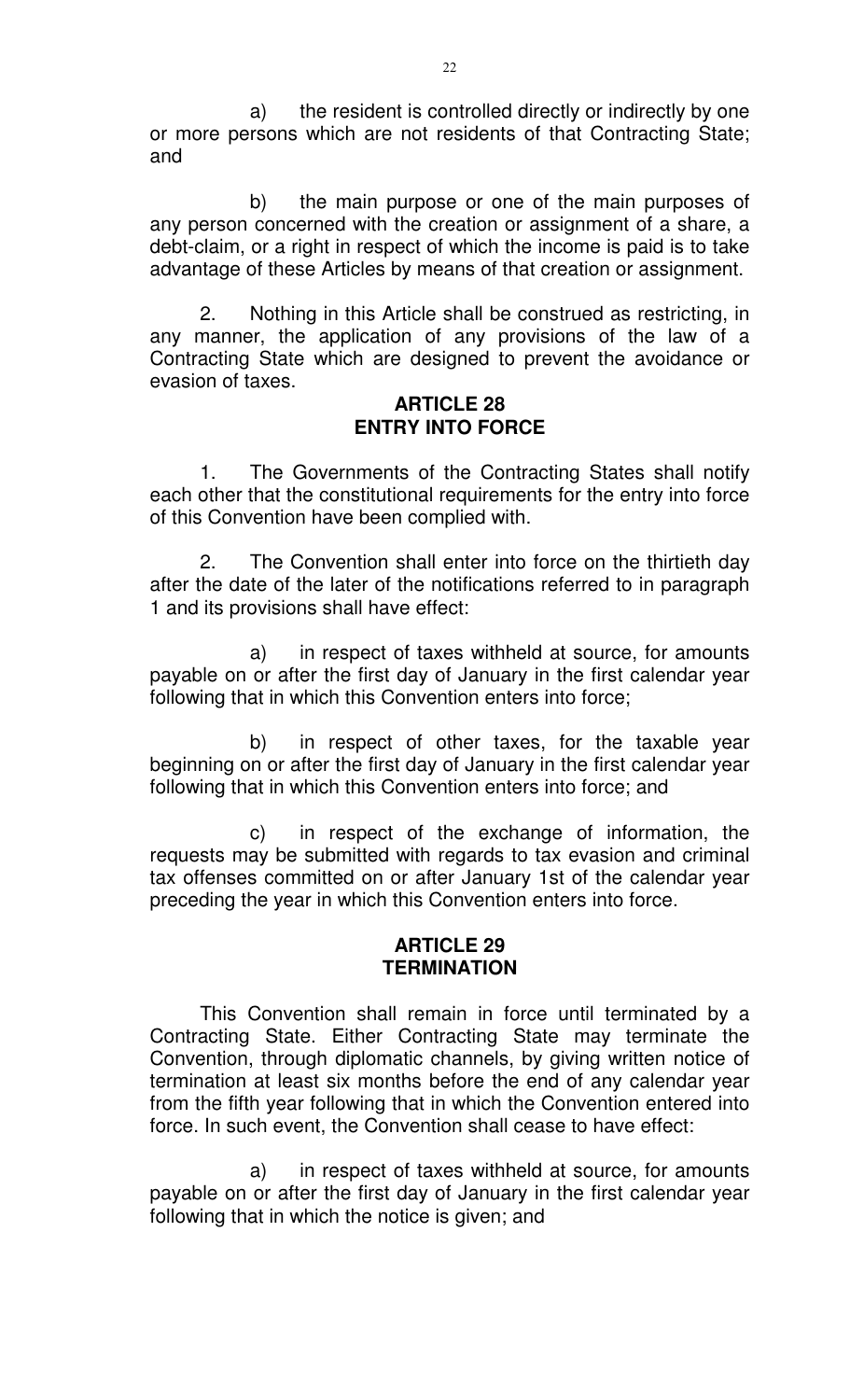b) in respect of other taxes, for the taxable year beginning on or after the first day of January in the first calendar year following that in which the notice is given.

**IN WITNESS WHEREOF**, the undersigned, duly authorised thereto by their respective Governments, have signed this Convention.

**DONE** in duplicate at Korea on this 20<sup>th</sup> day of October of 2010, in the Spanish, Korean and English languages, all three texts being equally authentic. In the case of divergence of interpretation, the English text shall prevail.

#### **FOR THE GOVERNMENT OF THE REPUBLIC OF PANAMA**

#### **FOR THE GOVERNMENT OF THE REPUBLIC OF KOREA**

**(SIGNED) JUAN CARLOS VARELA R. Vice President of the Republic and Minister of Foreign Affairs** 

**(SIGNED) KIM SUNG-HWAN Minister of Foreign Affairs and Trade**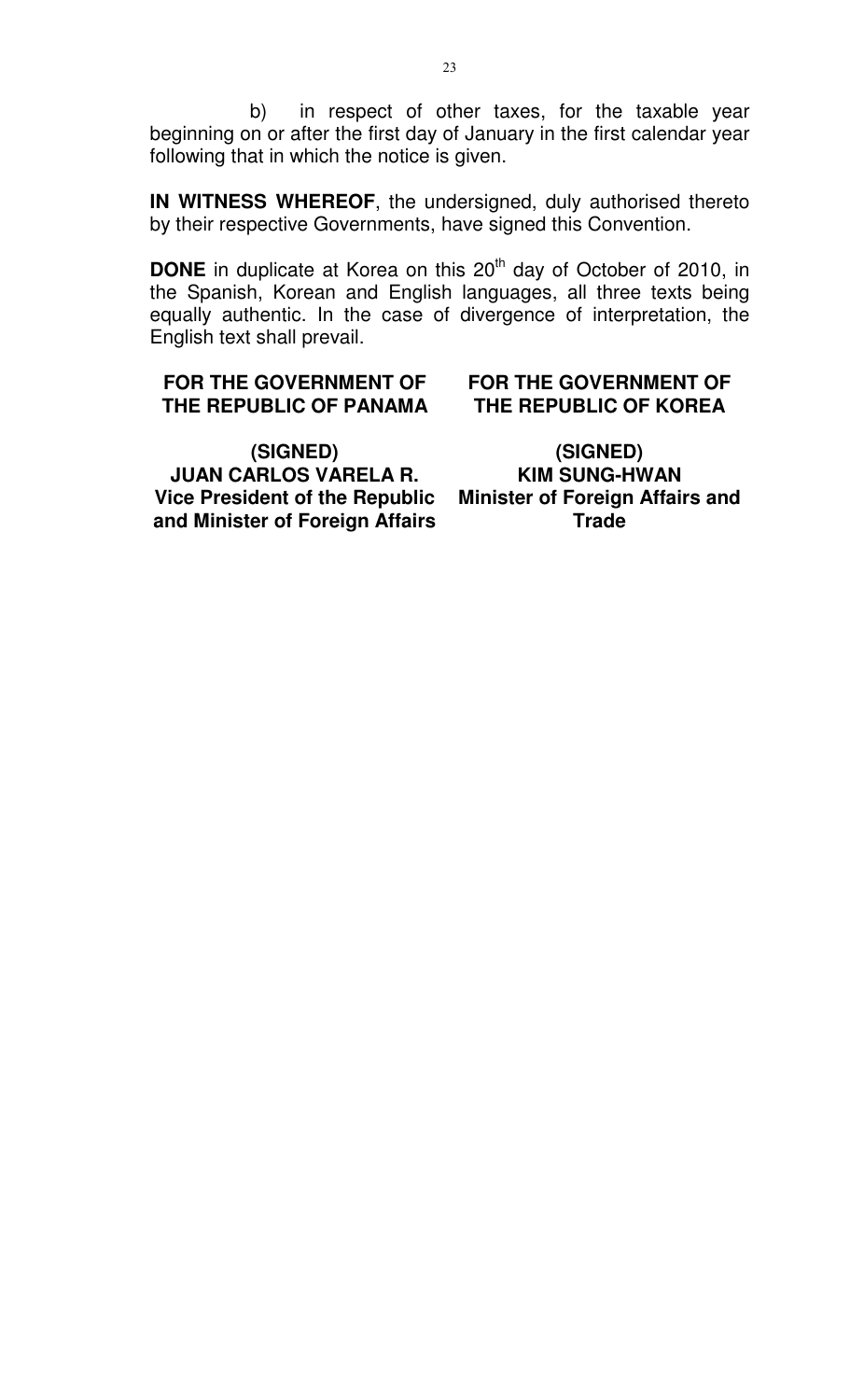## **PROTOCOL**

At the moment of signing the Convention between the Government of the Republic of Panama and the Government of the Republic of Korea for the Avoidance of Double Taxation and the Prevention of Fiscal Evasion with respect to Taxes on Income, the undersigned have agreed that the following provisions shall form an integral part of the Convention.

1. In relation to paragraph 3 of Article 5, for the purpose of calculating the time limit referred to therein, the period during which the activities carried out by an enterprise associated with another enterprise within the meaning of Article 9 shall be added to the period during which the activities are carried out by the enterprise with which it is associated, provided that the activities of the two enterprises are identical or substantially similar and are carried on in connection with the same site or project.

2. In relation to Article 8, the provisions of this Convention shall not apply with regards to the tolls, duties or similar payments that might be applicable upon crossing the Panama Canal.

3. In relation to paragraph 3 of Article 12, it is understood that payments of any kind received as a consideration for the use of, or the right to use a software shall be treated as royalties, if:

a) the source code is transferred to the user in addition to the software; or

 b) the software is developed for, or adapted to, the specific demands of a particular end-user; or

c) the payments for the acquisition of the software are measured by reference to the productivity or use of such software.

- 4. In relation to Article 25:
	- a) It is understood that information will only be requested once the requesting Contracting State has exhausted all regular sources of information available under the internal taxation procedure.
	- b) It is understood that the administrative assistance provided for in Article 25 does not include (i) measures aimed only at the simple collection of pieces of evidence, or (ii) when it is improbable that the requested information will be relevant for controlling or administering tax matters of a given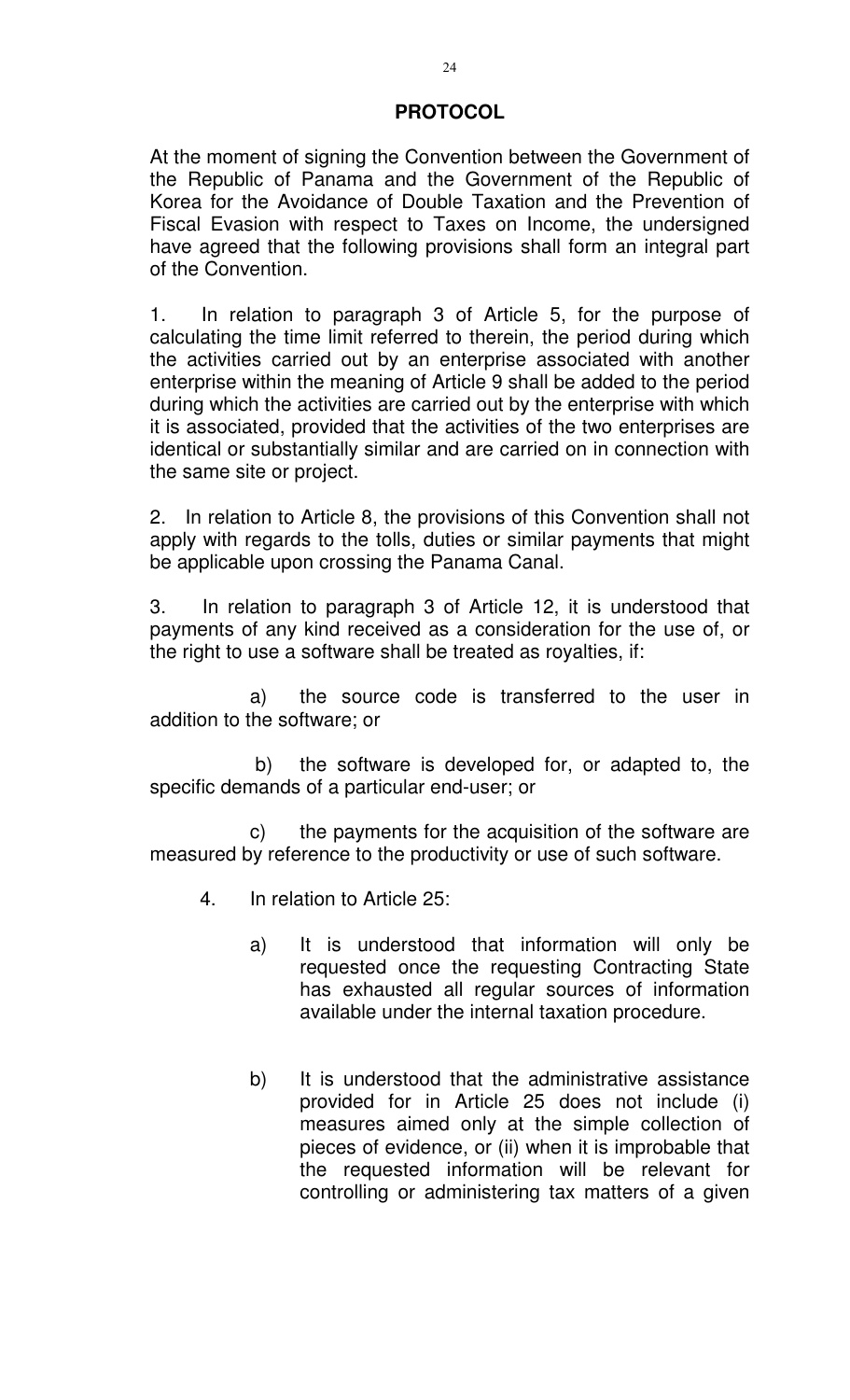taxpayer in a Contracting State ("fishing expeditions").

- c) It is understood that the tax authorities of the requesting State shall provide the following information to the tax authorities of the requested State when making a request for information under Article 25 of the Convention:
	- (i) information sufficient to identify the person under examination or investigation (typically, name, date and place of birth and, to the extent known, an address, tax identification number, an account number or similar identifying information);
	- (ii) the period of time for which the information is requested;
	- (iii) a statement of the information sought including its nature and the form in which the requesting State wishes to receive the information from the requested State;
	- (iv) the tax purpose for which the information is sought;
	- (v) to the extent known, the name and address of any person believed to be in possession of the requested information.
- d) It is further understood that Article 25 of the Convention shall not commit the Contracting States to exchange information on an automatic basis.
- e) It is understood that in the case of exchange of information, the administrative procedural rules regarding taxpayers' rights provided for in the requested Contracting State remain applicable before the information is transmitted to the requesting Contracting State. It is further understood that this provision aims at guaranteeing